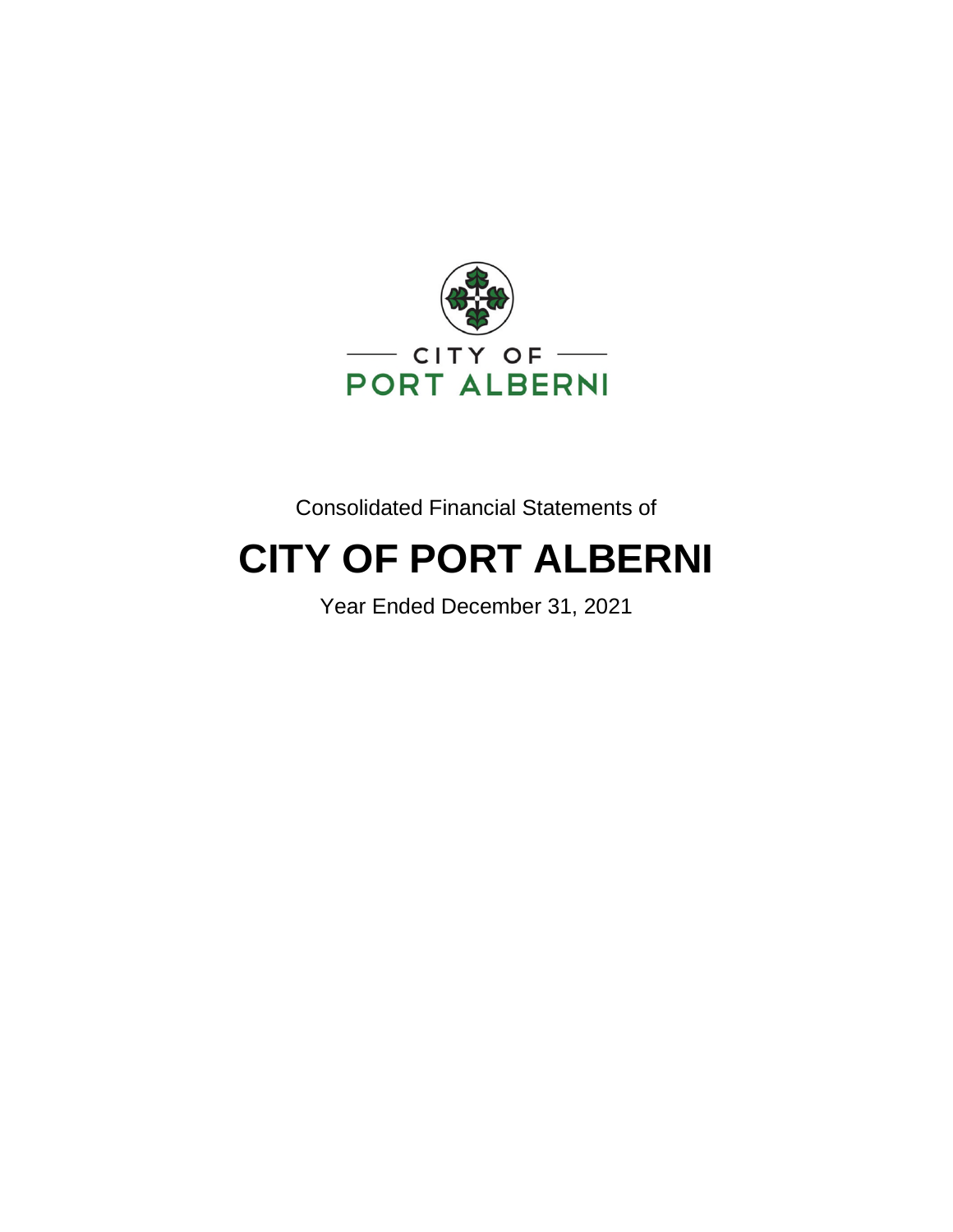# **CITY OF PORT ALBERNI CONSOLIDATED FINANCIAL STATEMENTS For the Year Ended December 31, 2021**

| <b>Independent Auditor's Report</b> |  |
|-------------------------------------|--|
|                                     |  |
|                                     |  |
|                                     |  |
|                                     |  |
|                                     |  |
|                                     |  |
|                                     |  |
|                                     |  |
|                                     |  |
|                                     |  |
|                                     |  |
|                                     |  |
|                                     |  |
|                                     |  |
|                                     |  |
|                                     |  |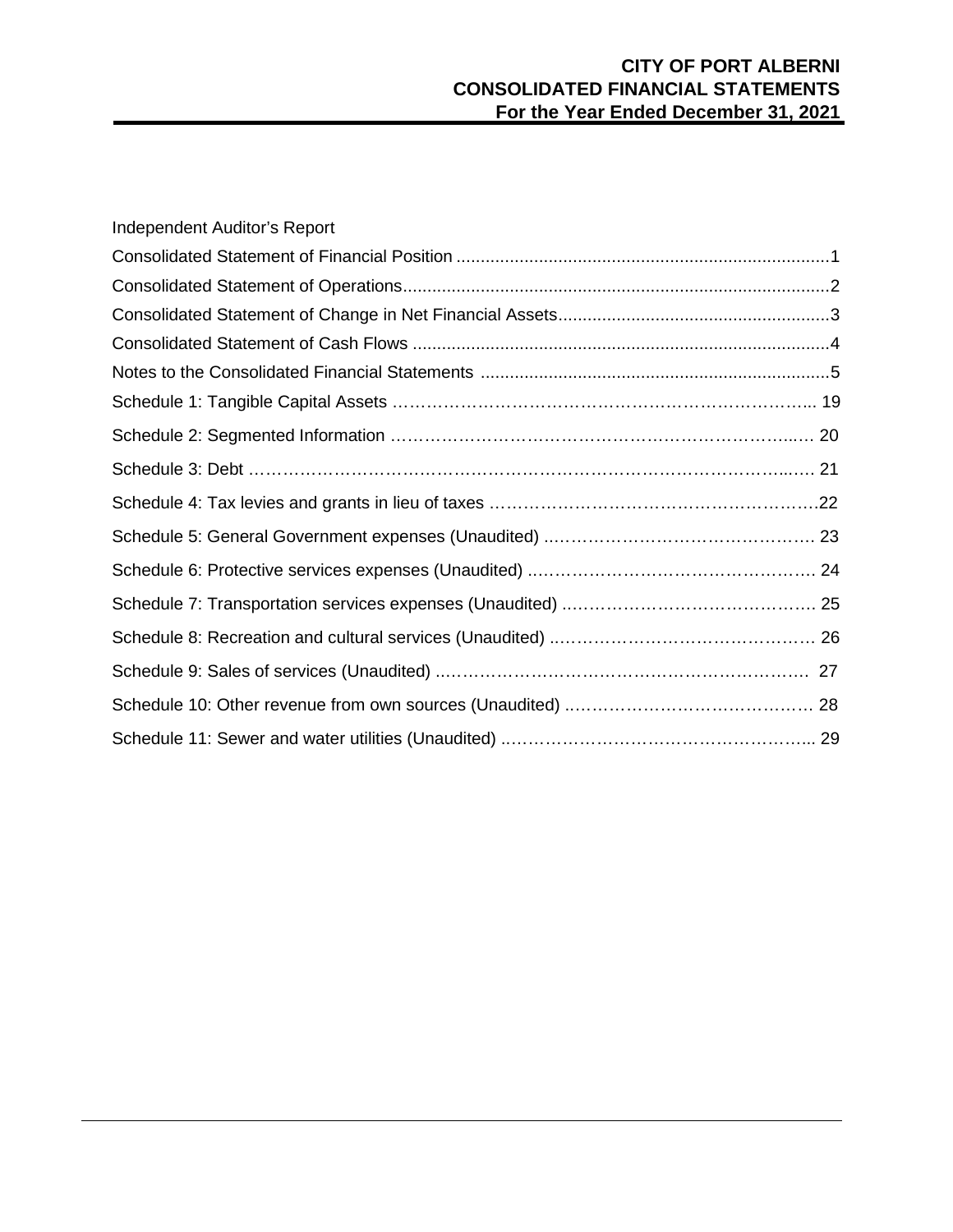

To the Mayor and Council of the City of Port Alberni:

#### **Opinion**

We have audited the consolidated financial statements of the City of Port Alberni (the "City"), which comprise the consolidated statement of financial position as at December 31, 2021, and the consolidated statements of operations, accumulated surplus, changes in net financial assets and cash flows for the year then ended, and notes to the consolidated financial statements, including a summary of significant accounting policies.

In our opinion, the accompanying consolidated financial statements present fairly, in all material respects, the consolidated financial position of the City as at December 31, 2021, and the results of its consolidated operations, changes in its net financial assets and its consolidated cash flows for the year then ended in accordance with Canadian public sector accounting standards.

#### **Basis for Opinion**

We conducted our audit in accordance with Canadian generally accepted auditing standards. Our responsibilities under those standards are further described in the Auditor's Responsibilities for the Audit of the consolidated Financial Statements section of our report. We are independent of the City in accordance with the ethical requirements that are relevant to our audit of the consolidated financial statements in Canada, and we have fulfilled our other ethical responsibilities in accordance with these requirements. We believe that the audit evidence we have obtained is sufficient and appropriate to provide a basis for our opinion.

#### **Other Matter**

Our audit was performed for the purpose of forming an opinion on the consolidated financial statements taken as a whole. The current year's supplementary information, including schedules 1 to 11, have been presented for purposes of additional analysis. The supplementary schedules 1, 2, 3, and 4 have been subjected to the auditing procedures applied to the consolidated financial statements and, in our opinion, this supplementary information is presented fairly, in all material respects, in relation to the consolidated financial statements taken as a whole. We do not express an audit opinion on schedules 5 to 11 because our examination did not extend to the detailed information therein.

#### **Other Information**

Management is responsible for the other information, consisting of an annual report, which is expected to be made available to us after the date of this auditor's report.

Our opinion on the consolidated financial statements does not cover the other information and we do not express any form of assurance conclusion thereon.

In connection with our audit of the consolidated financial statements, our responsibility is to read the other information and, in doing so, consider whether the other information is materially inconsistent with the consolidated financial statements or our knowledge obtained in the audit or otherwise appears to be materially misstated.

When we read the annual report, if we conclude that there is a material misstatement therein, we are required to communicate the matter to those charged with governance.



ACCOUNTING > CONSULTING > TAX 400, MNP PLACE, 345 WALLACE STREET, NANAIMO B.C., V9R 5B6 T: 250.753.8251 F: 250.754.3999 **MNP.ca**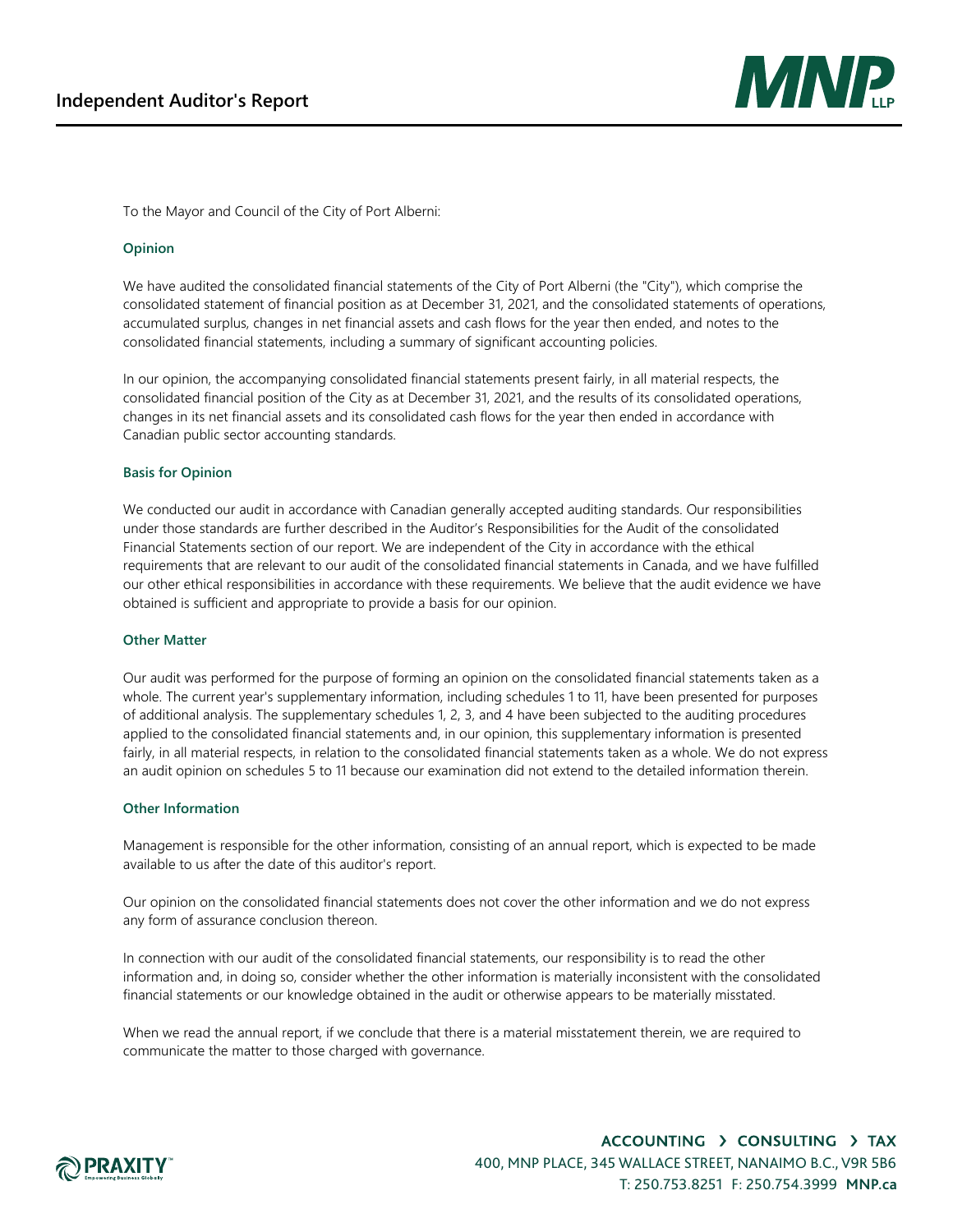#### **Responsibilities of Management and Those Charged with Governance for the Consolidated Financial Statements**

Management is responsible for the preparation and fair presentation of the consolidated financial statements in accordance with Canadian public sector accounting standards, and for such internal control as management determines is necessary to enable the preparation of consolidated financial statements that are free from material misstatement, whether due to fraud or error.

In preparing the consolidated financial statements, management is responsible for assessing the City's ability to continue as a going concern, disclosing, as applicable, matters related to going concern and using the going concern basis of accounting unless management either intends to liquidate the City or to cease operations, or has no realistic alternative but to do so.

Those charged with governance are responsible for overseeing the City's financial reporting process.

#### **Auditor's Responsibilities for the Audit of the Consolidated Financial Statements**

Our objectives are to obtain reasonable assurance about whether the consolidated financial statements as a whole are free from material misstatement, whether due to fraud or error, and to issue an auditor's report that includes our opinion. Reasonable assurance is a high level of assurance, but is not a guarantee that an audit conducted in accordance with Canadian generally accepted auditing standards will always detect a material misstatement when it exists. Misstatements can arise from fraud or error and are considered material if, individually or in the aggregate, they could reasonably be expected to influence the economic decisions of users taken on the basis of these consolidated financial statements.

As part of an audit in accordance with Canadian generally accepted auditing standards, we exercise professional judgment and maintain professional skepticism throughout the audit. We also:

- Identify and assess the risks of material misstatement of the consolidated financial statements, whether due to fraud or error, design and perform audit procedures responsive to those risks, and obtain audit evidence that is sufficient and appropriate to provide a basis for our opinion. The risk of not detecting a material misstatement resulting from fraud is higher than for one resulting from error, as fraud may involve collusion, forgery, intentional omissions, misrepresentations, or the override of internal control.
- Obtain an understanding of internal control relevant to the audit in order to design audit procedures that are appropriate in the circumstances, but not for the purpose of expressing an opinion on the effectiveness of the City's internal control.
- Evaluate the appropriateness of accounting policies used and the reasonableness of accounting estimates and related disclosures made by management.
- Conclude on the appropriateness of management's use of the going concern basis of accounting and, based on the audit evidence obtained, whether a material uncertainty exists related to events or conditions that may cast significant doubt on the City's ability to continue as a going concern. If we conclude that a material uncertainty exists, we are required to draw attention in our auditor's report to the related disclosures in the consolidated financial statements or, if such disclosures are inadequate, to modify our opinion. Our conclusions are based on the audit evidence obtained up to the date of our auditor's report. However, future events or conditions may cause the City to cease to continue as a going concern.
- Evaluate the overall presentation, structure and content of the consolidated financial statements, including the disclosures, and whether the consolidated financial statements represent the underlying transactions and events in a manner that achieves fair presentation.
- Obtain sufficient appropriate audit evidence regarding the financial information of the entities or business activities within the City to express an opinion on the consolidated financial statements. We are responsible for the direction, supervision and performance of the group audit. We remain solely responsible for our audit opinion.

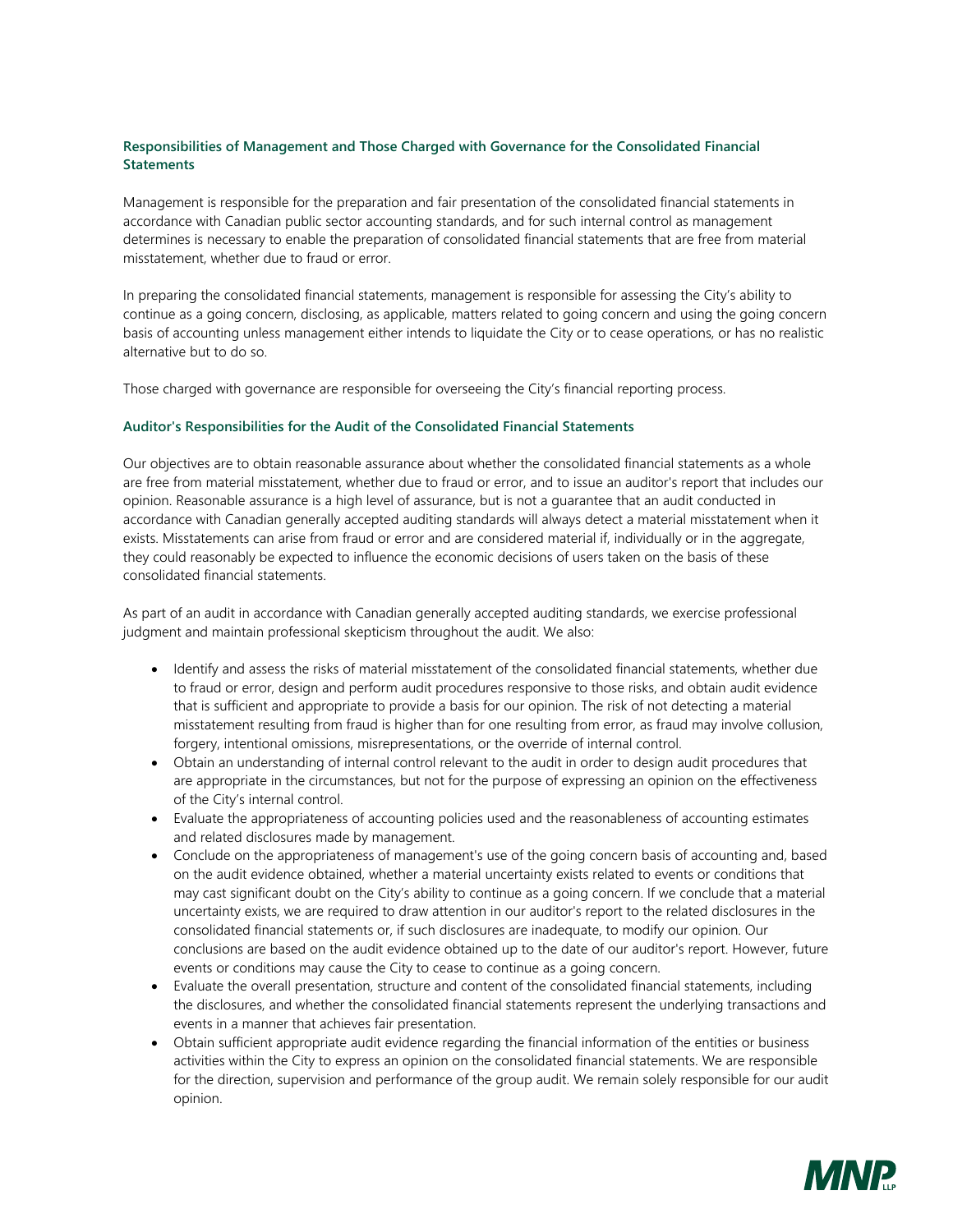We communicate with those charged with governance regarding, among other matters, the planned scope and timing of the audit and significant audit findings, including any significant deficiencies in internal control that we identify during our audit.

Nanaimo, British Columbia

 $MNPLLP$ 

May 9, 2022 Chartered Professional Accountants

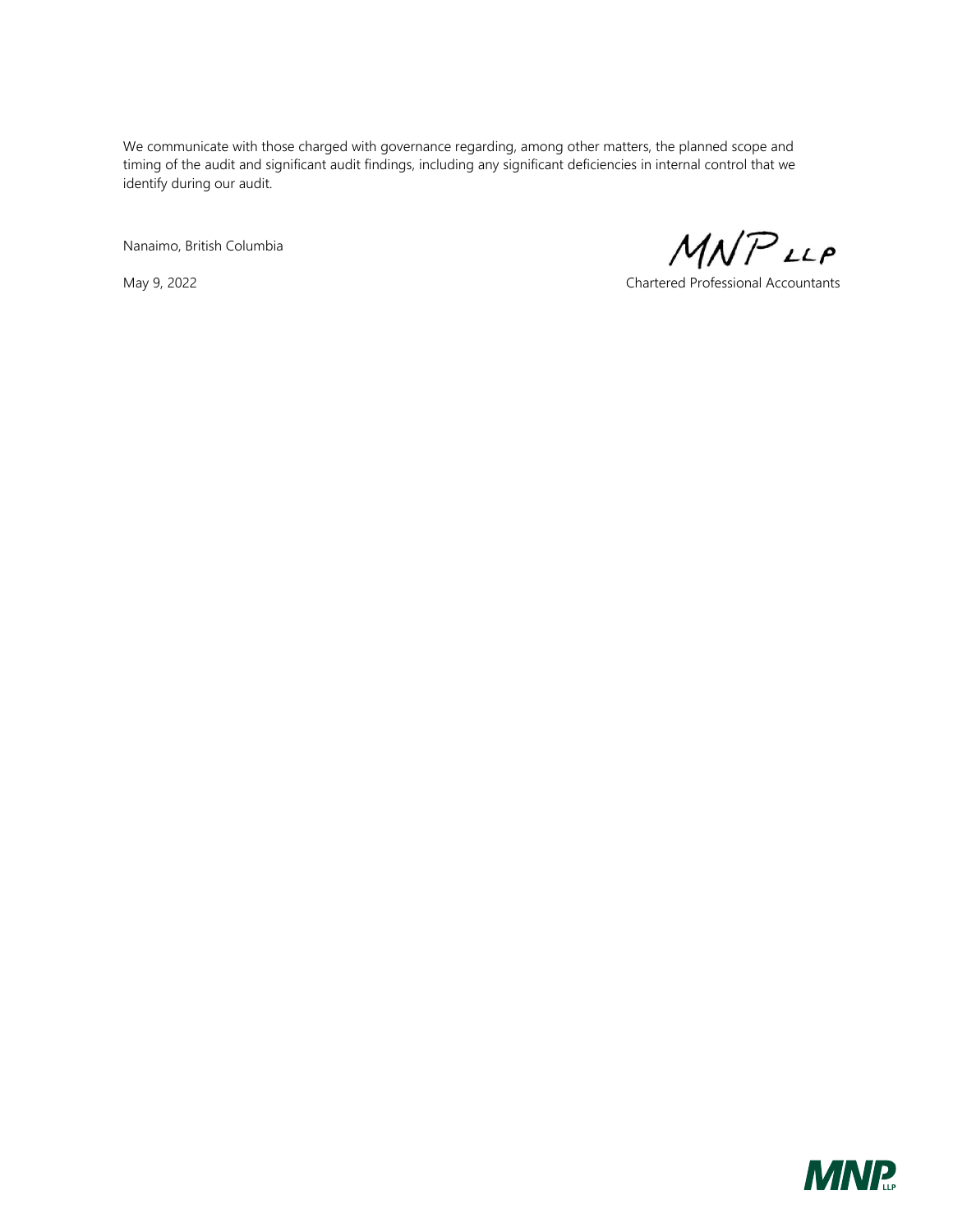#### **CITY OF PORT ALBERNI CONSOLIDATED STATEMENT OF FINANCIAL POSITION**  *As at December 31, 2021*

|                                                                                      | 2021                | 2020          |
|--------------------------------------------------------------------------------------|---------------------|---------------|
| <b>FINANCIAL ASSETS</b>                                                              |                     |               |
| Cash and cash equivalents                                                            | \$<br>12,720,513 \$ | 10,980,337    |
| Investments (Note 3)                                                                 | 20,240,566          | 26,487,148    |
| Accounts receivable (Note 4)                                                         | 6,344,112           | 6,556,170     |
| Inventory for resale                                                                 | 68,959              | 52,859        |
| Investment in government business enterprise (Note 5)                                | 1,200,374           | 1,512,323     |
|                                                                                      | 40,574,524          | 45,588,837    |
| <b>FINANCIAL LIABILITIES</b>                                                         |                     |               |
| Accounts payable and accrued liabilities (Note 6)                                    | 8,454,469           | 6,135,519     |
| Deferred revenue (Note 7)                                                            | 9,299,524           | 7,145,763     |
| Refundable deposits                                                                  | 1,052,203           | 314,332       |
| Long-term debt (Note 8, Schedule 3)                                                  | 13,479,858          | 13,943,928    |
|                                                                                      | 32,286,054          | 27,539,542    |
| <b>NET FINANCIAL ASSETS</b>                                                          | 8,288,470           | 18,049,295    |
| <b>Commitments and Contingencies (Note 14)</b><br><b>Significant Event (Note 15)</b> |                     |               |
| <b>NON-FINANCIAL ASSETS</b>                                                          |                     |               |
| Inventory of supplies                                                                | 518,079             | 475,837       |
| Prepaid expenses                                                                     | 139,175             | 273,226       |
| Tangible Capital Assets (Note 11, Schedule 1)                                        | 143,828,035         | 132, 151, 528 |
|                                                                                      | 144,485,289         | 132,900,591   |
| <b>ACCUMULATED SURPLUS (Note 12)</b>                                                 | 152,773,759<br>\$   | 150,949,886   |

**Approved on behalf of the City**

**Andrew McGifford Director of Finance**

*The accompanying notes are an integral part of these consolidated financial statements.*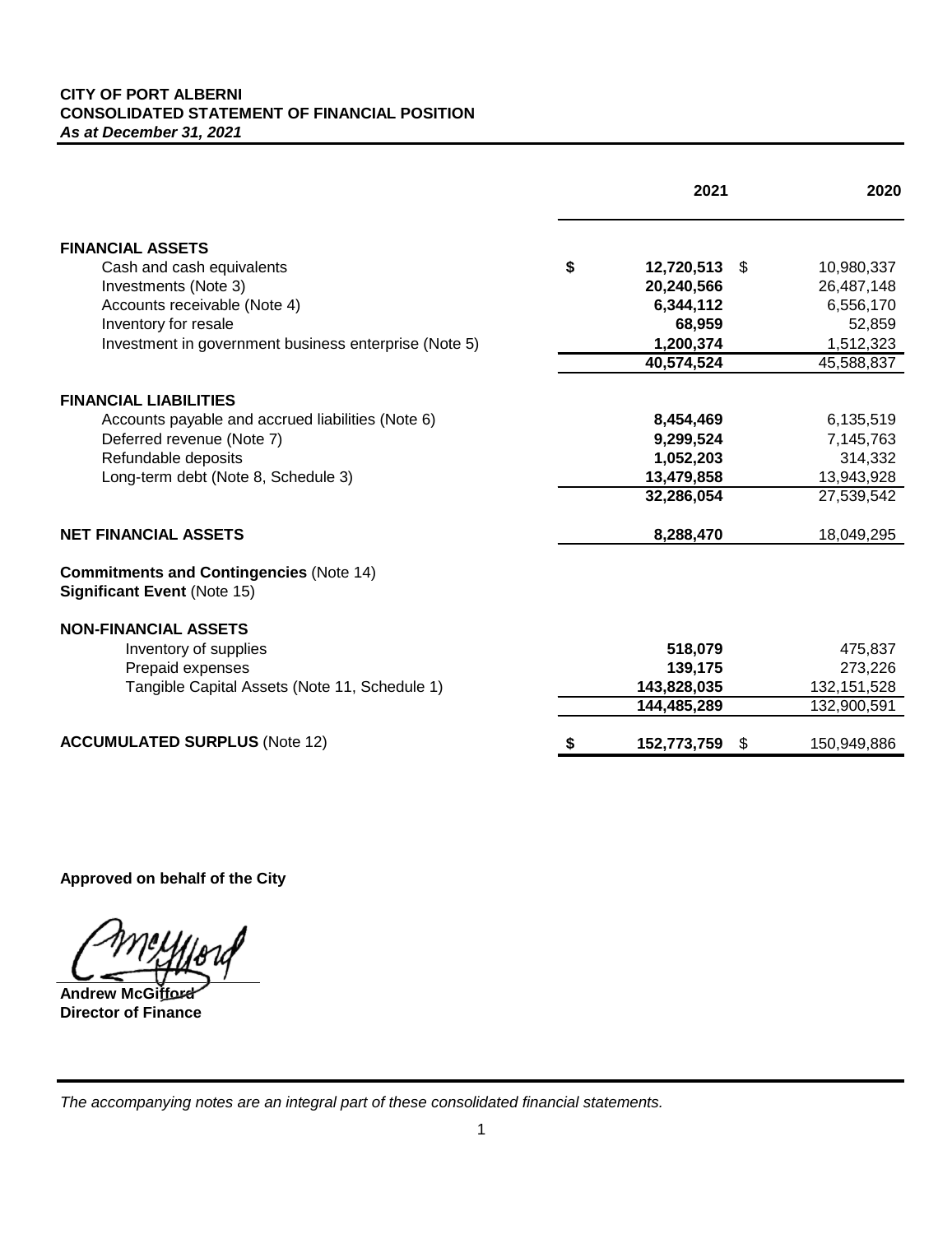#### **CITY OF PORT ALBERNI CONSOLIDATED STATEMENT OF OPERATIONS** *As at December 31, 2021*

|                                                                                                                                                                                                                                                                                                               | <b>Budget</b><br>(Note 16) |                                                                                                                        |      | 2021                                                                                                                          |    | 2020                                                                                                                         |
|---------------------------------------------------------------------------------------------------------------------------------------------------------------------------------------------------------------------------------------------------------------------------------------------------------------|----------------------------|------------------------------------------------------------------------------------------------------------------------|------|-------------------------------------------------------------------------------------------------------------------------------|----|------------------------------------------------------------------------------------------------------------------------------|
| <b>REVENUE</b><br>Taxation (Schedule 4)<br>Sale of services<br>Other revenue from own sources<br>Investment income<br>Grants and transfers (Note 13)<br>Recognition of development cost charges (Note 7)<br>Gain (loss) on disposal of tangible capital assets<br>Income (loss) from investment in government | \$                         | 24,680,709<br>10,548,377<br>878,555<br>268,000<br>5,291,028                                                            | - \$ | 24,818,993<br>11,467,272<br>1,230,103<br>254,505<br>2,565,914<br>165,907<br>(145, 806)                                        | S. | 23,730,348<br>10,541,469<br>785,252<br>440,146<br>9,121,805<br>684,376                                                       |
| business enterprise (Note 5)<br>Other                                                                                                                                                                                                                                                                         |                            | 360,000<br>42,026,669                                                                                                  |      | (11, 949)<br>40,344,939                                                                                                       |    | 376,136<br>45,679,531                                                                                                        |
| <b>EXPENSES</b><br>General government services<br>Protective services<br><b>Transportation services</b><br>Environmental health services<br>Environmental and economic development<br>Recreation and cultural services<br>Water utility<br>Sewer utility<br>Other                                             | \$                         | 3,924,394 \$<br>12,405,343<br>4,103,080<br>1,523,802<br>1,520,939<br>5,846,213<br>1,804,669<br>1,724,519<br>32,852,959 |      | 4,023,779<br>13,851,539<br>6,375,826<br>1,226,059<br>1,456,896<br>6,846,620<br>2,552,198<br>2,166,413<br>21,736<br>38,521,066 |    | 4,526,974<br>11,593,909<br>5,698,081<br>1,023,172<br>1,835,748<br>7,579,114<br>2,489,889<br>1,933,765<br>5,365<br>36,686,018 |
| <b>ANNUAL SURPLUS</b><br>Accumulated surplus, beginning of year                                                                                                                                                                                                                                               |                            | 9,173,710<br>150,949,886                                                                                               |      | 1,823,873<br>150,949,886                                                                                                      |    | 8,993,513<br>141,956,373                                                                                                     |
| <b>ACCUMULATED SURPLUS - END OF YEAR</b>                                                                                                                                                                                                                                                                      | \$                         | 160,123,596                                                                                                            | \$   | 152,773,759                                                                                                                   | \$ | 150,949,886                                                                                                                  |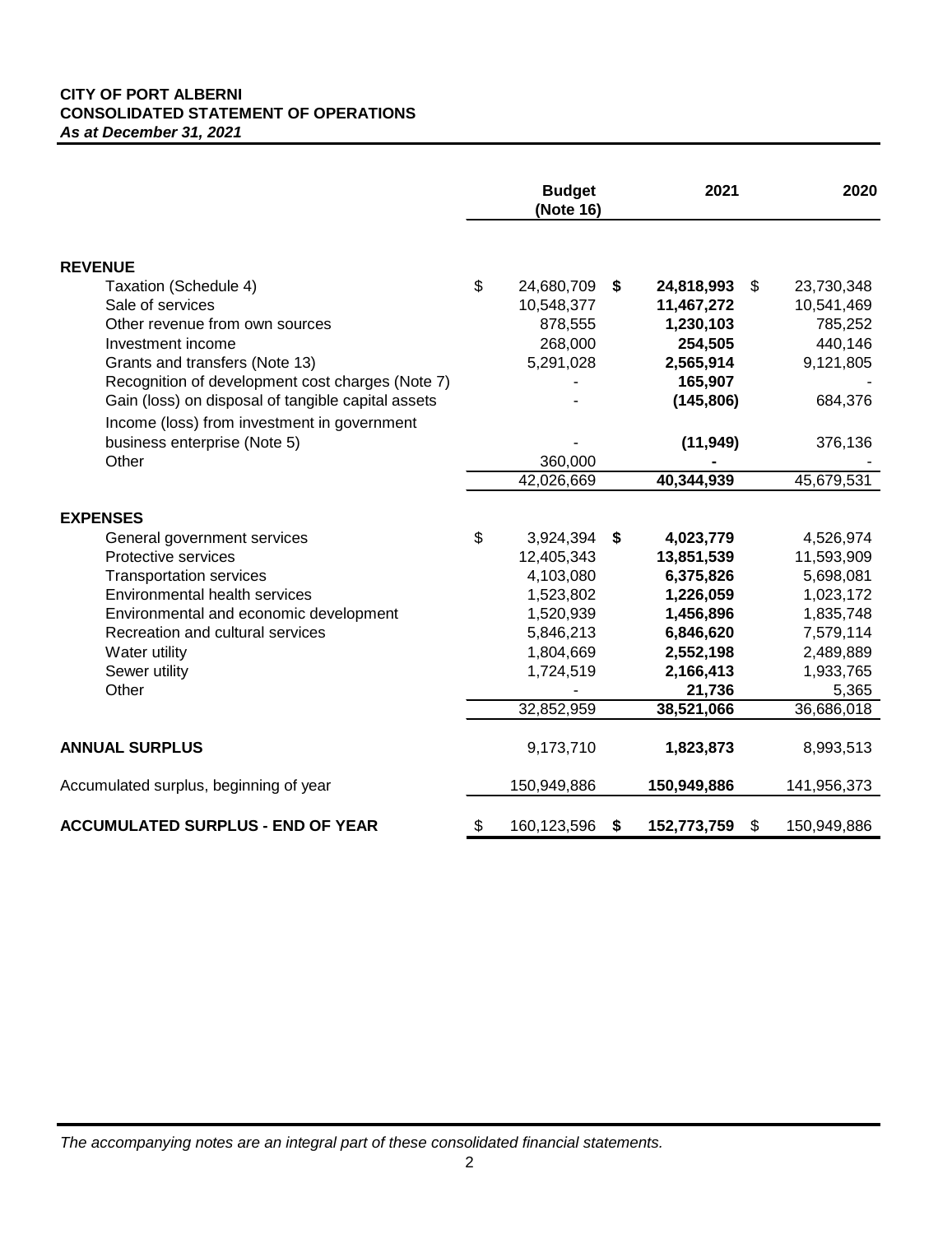#### **CITY OF PORT ALBERNI CONSOLIDATED STATEMENT OF CHANGE IN NET FINANCIAL ASSETS**  *As at December 31, 2021*

|                                                                                                                                                                                          | <b>Budget</b><br>(Note 16) | 2021                                             | 2020                                                 |
|------------------------------------------------------------------------------------------------------------------------------------------------------------------------------------------|----------------------------|--------------------------------------------------|------------------------------------------------------|
| <b>ANNUAL SURPLUS</b>                                                                                                                                                                    | \$<br>9,173,710<br>S.      | 1,823,873<br>- \$                                | 8,993,513                                            |
| Acquisition of tangible capital assets<br>Amortization of tangible capital assets<br>Loss (gain) on disposal of tangible capital assets<br>Proceeds from sale of tangible capital assets | (9,991,445)                | (16, 436, 118)<br>4,598,806<br>145,806<br>15,000 | (14, 564, 960)<br>4,597,550<br>(684, 376)<br>977,883 |
|                                                                                                                                                                                          | (817, 735)                 | (9,852,633)                                      | (680, 390)                                           |
| Acquisition of supply inventory<br>Acquisition of prepaid expenses<br>Consumption of inventory of supplies<br>Use of prepaid expenses                                                    |                            | (518,079)<br>(139, 175)<br>475,837<br>273,225    | (475, 837)<br>(273, 226)<br>490,306<br>242,899       |
|                                                                                                                                                                                          |                            | 91,808                                           | (15, 858)                                            |
| <b>CHANGE IN NET FINANCIAL ASSETS</b>                                                                                                                                                    | (817, 735)                 | (9,760,825)                                      | (696, 248)                                           |
| Net financial assets, beginning of year                                                                                                                                                  | 18,049,295                 | 18,049,295                                       | 18,745,543                                           |
| <b>NET FINANCIAL ASSETS - END OF YEAR</b>                                                                                                                                                | \$<br>17,231,560<br>S      | 8,288,470<br>\$                                  | 18,049,295                                           |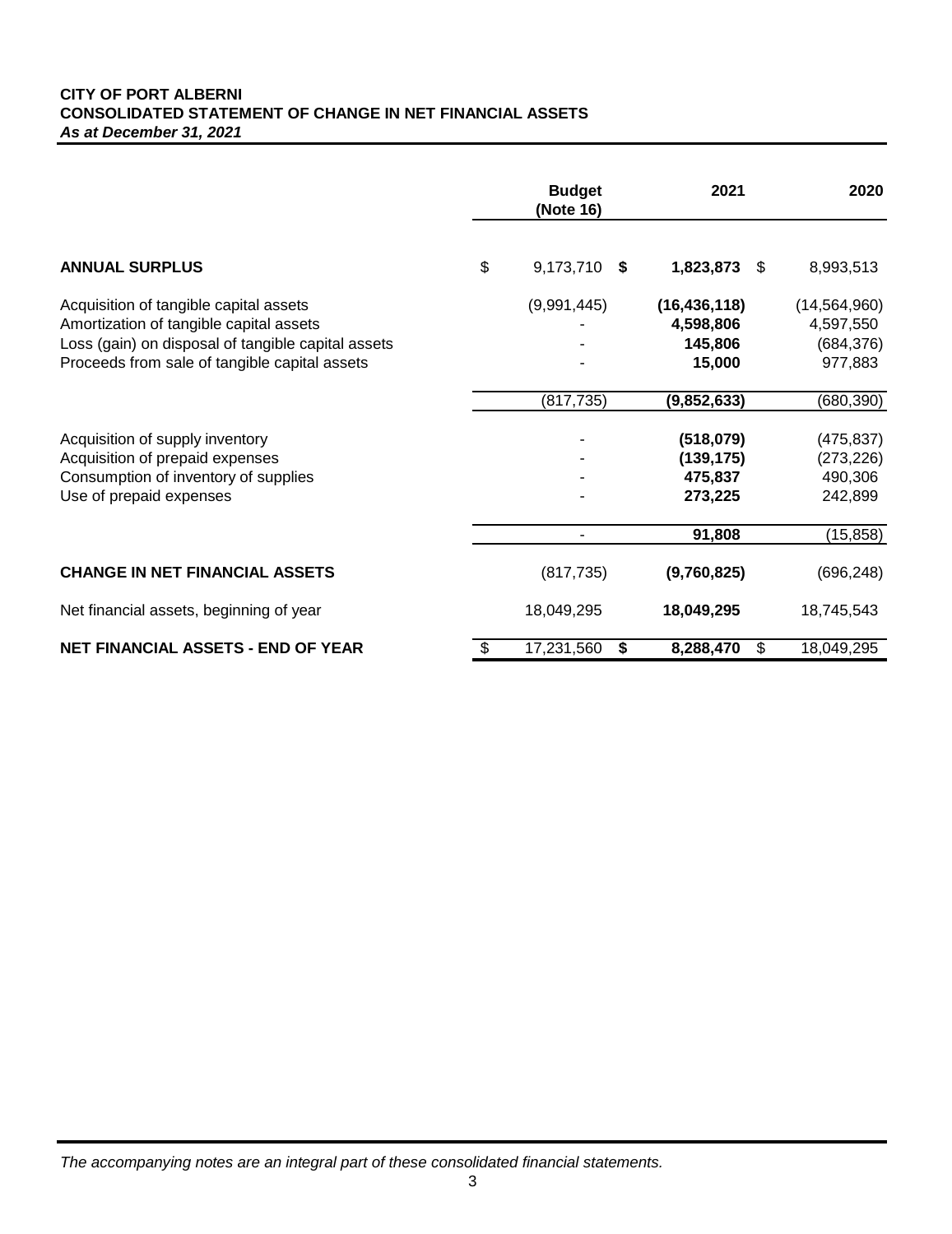#### **CITY OF PORT ALBERNI CONSOLIDATED STATEMENT OF CASH FLOWS**  *As at December 31, 2021*

|                                                              | 2021                 | 2020                    |
|--------------------------------------------------------------|----------------------|-------------------------|
| Cash provided by (used in):<br><b>OPERATING ACTIVITIES</b>   |                      |                         |
| Annual surplus                                               | \$<br>1,823,873      | \$<br>8,993,513         |
| Non-cash items                                               |                      |                         |
| Amortization of tangible capital assets                      | 4,598,806            | 4,597,550               |
| Loss on disposal of tangible capital assets                  | 145,806              | (684, 376)              |
| Loss (income) from investment in government business         |                      |                         |
| enterprise                                                   | 11,949               | (376, 136)              |
| Actuarial adjustment                                         | (99, 821)            | (86, 584)               |
| Inventory of supplies                                        | (42, 242)            | 14,470                  |
| Prepaid expenses                                             | 134,050              | (30, 327)               |
| Changes in working capital balances                          |                      |                         |
| Accounts receivable                                          | 212,058              | (1,494,584)             |
| Inventory for resale                                         | (16, 100)            | (21, 444)<br>(349, 345) |
| Accounts payable and accrued liabilities<br>Deferred revenue | 2,318,950            | 369,006                 |
| Refundable deposits                                          | 2,153,761<br>737,871 | (131, 879)              |
|                                                              | 11,978,961           | 10,799,864              |
|                                                              |                      |                         |
| <b>CAPITAL ACTIVITIES</b>                                    |                      |                         |
| Acquisition of tangible capital assets                       | (16, 436, 118)       | (14, 564, 960)          |
| Proceeds from sale of tangible capital assets                | 15,000               | 977,883                 |
|                                                              | (16, 421, 118)       | (13, 587, 077)          |
|                                                              |                      |                         |
| <b>INVESTING ACTIVITIES</b>                                  |                      |                         |
| Dividend from government business enterprise                 | 300,000              | 2,000,000               |
| Change in investments                                        | 6,246,582            | 1,971,714               |
|                                                              | 6,546,582            | 3,971,714               |
| <b>FINANCING ACTIVITIES</b>                                  |                      |                         |
| Repayment of long-term debt                                  | (364, 249)           | (254, 557)              |
| <b>INCREASE IN CASH AND CASH EQUIVALENTS</b>                 | 1,740,176            | 929,944                 |
| Cash and cash equivalents - beginning of year                | 10,980,337           | 10,050,393              |
| <b>CASH AND CASH EQUIVALENTS - END OF YEAR</b>               | \$<br>12,720,513     | \$<br>10,980,337        |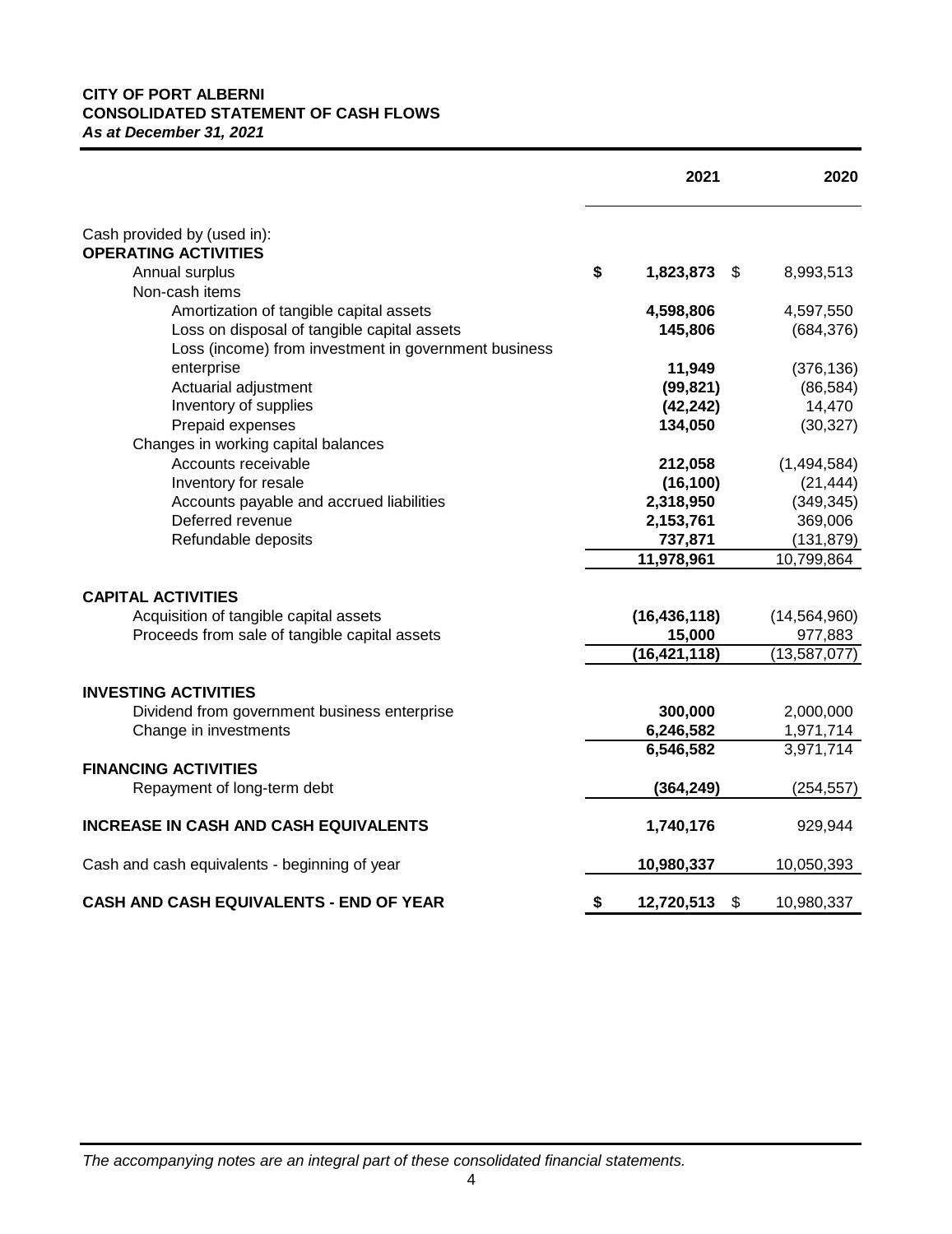# **1. General**

The City of Port Alberni (the "City") is a municipality in the Province of British Columbia and operates under the provisions of the Community Charter. The activities of the City are carried out through the following funds: General Revenue Fund, General Capital Fund, Reserve Funds, Water Revenue Fund, Water Capital Fund, Sewer Revenue Fund, and Sewer Capital Fund.

In December 2009 the City of Port Alberni incorporated a company known as Alberni Valley Community Forest Corporation. The City retains full ownership of the company. Alberni Valley Community Forest Corporation general operations include forestry and business activities associated with forestry including harvesting and selling timber and non-timber forest products.

## **2. Significant Accounting Policies**

The consolidated financial statements of the City are prepared by management in accordance with Canadian public sector accounting standards as recommended by the Public Sector Accounting Board ("PSAB") of the Chartered Professional Accountants of Canada. Significant accounting policies are as follows:

#### *Reporting entity*

The consolidated financial statements reflect the assets, liabilities, revenues, expenses, and accumulated surplus of the City. Inter-departmental balances and transactions have been eliminated.

The City's business partnership, the Alberni Valley Community Forest Corporation, which is owned and controlled by the City but not dependent on the City for their continuing operations, are included in the consolidated financial statements using the modified equity method.

Under the modified equity method, the accounting policies for the wholly owned subsidiary are not adjusted to conform to those of the city. The Alberni Valley Community Forest Corporation reports under International Financial Reporting Standards. The City's investment in this entity is recorded at acquisition cost and is increased for the proportionate share of post-acquisition earnings and decreased by post acquisition losses and distributions received.

The City administers certain trusts on behalf of external parties which are excluded form the financial statements.

#### *Basis of Presentation*

l

The City practices fund accounting. Funds are segregated for the purpose of carrying on specific activities or attaining certain objectives in accordance with special regulations, restrictions or limitations. Funds currently in use are:

*General Revenue Funds* account for all financial resources except those required to be accounted for in another fund. The General Revenue Fund is the City's operating fund including collection of taxation, administering operations, roads, policing, fire protection etc.

*Capital Funds* account for all capital assets and unfunded work-in-progress of the City and offset by long-term debt and investment in capital assets.

*Reserve Funds* account for activities within designated funds established for specific purposes with the approval of the Ministry of Community Development. The funds are governed by bylaws defining their purpose and are funded primarily by budgetary contributions from the General Revenue Fund plus interest earned on the fund balances.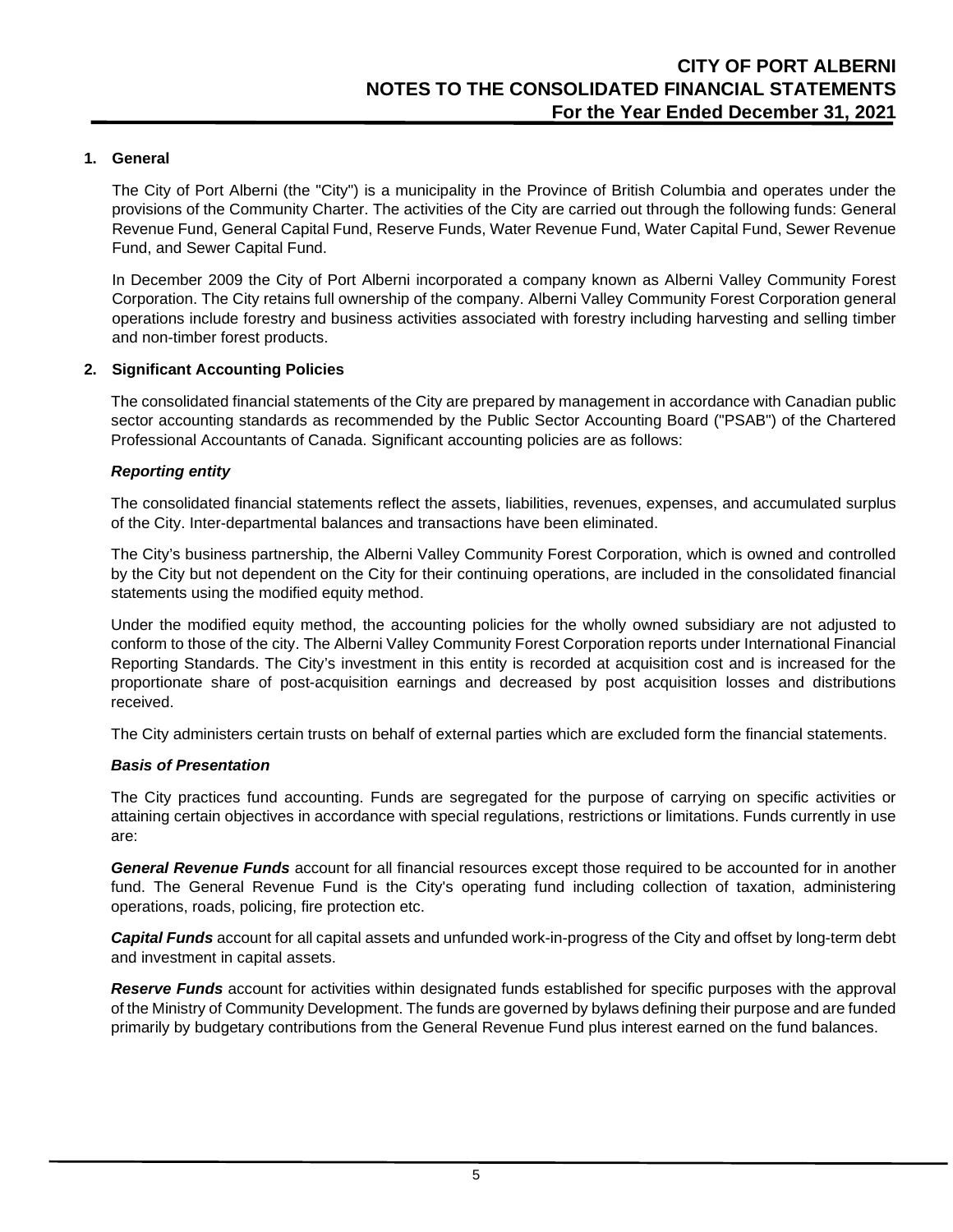#### **2. Significant Accounting Policies** *(continued from previous page)*

**Water and Sewer Funds** account for operations that are financed and operated in a manner similar to private business operations, where the intent is that costs of providing the services on a continuing basis be financed through user charges.

#### *Basis of accounting*

The City follows the accrual method of accounting for revenues and expenses. Revenues are normally recognized in the year in which they are earned and measurable. Expenses are recognized as they are incurred and measurable as a result of receipt of goods or services and/or the creation of a legal obligation to pay.

#### *Revenue recognition*

Taxes are recognized as revenue in the year they are levied. Taxes may be adjusted by the Province by way of supplementary roll adjustments through the BC Assessment appeal process. Levies imposed by other taxing authorities are not included as taxes for municipal purposes. Charges for water and sewer usage, solid waste collection and recreation programs and admissions are recorded as sales of service and are recognized as revenue when the service or product is rendered by the City. Development contributions are recorded as contributed tangible capital assets at their fair value on the date of contribution. Other revenue is recorded when performance of services is complete, amounts are measurable, and collectability is reasonably assured. Income from investments in government business enterprises is recorded using the modified equity method based on the annual earnings from the government business enterprise for the year.

#### *Government transfers*

Government transfers are recognized as revenues when the transfer is authorized and any eligibility criteria are met, except to the extent that transfer stipulations give rise to an obligation that meets the definition of a liability. Transfers are recognized as deferred revenue when transfer stipulations give rise to a liability. Transfer revenue is recognized in the statement of operations as the stipulation liabilities are settled.

#### *Deferred revenue*

Deferred revenue includes non-government grants, contributions and other amounts received from third parties pursuant to legislation, regulation and agreement which may only be used in certain programs, in the completion of specific work, or for the purchase of tangible capital assets. In addition, certain user charges and fees are collected for which the related services have yet to be performed. Revenue is recognized in the period when the related expenses are incurred, services performed, or the tangible capital assets are acquired. Development cost charges are amounts which are restricted by government legislation or agreement with external parties. When qualifying expenditures are incurred development cost charges are recognized as revenue in amounts which equal the associated expenses.

#### *Investment income*

Investment income is reported as revenue in the period earned. When required by the funding government or related Act, investment income earned on deferred revenue is added to the investment and forms part of the deferred revenue balance. Investment income is allocated to various reserves and operating funds on a proportionate basis.

#### *Cash equivalents*

Cash equivalents include short-term highly liquid investments with a term to maturity of 90 days or less at acquisition.

#### *Debt*

l

Debt is recorded net of principal repayments and actuarial adjustments.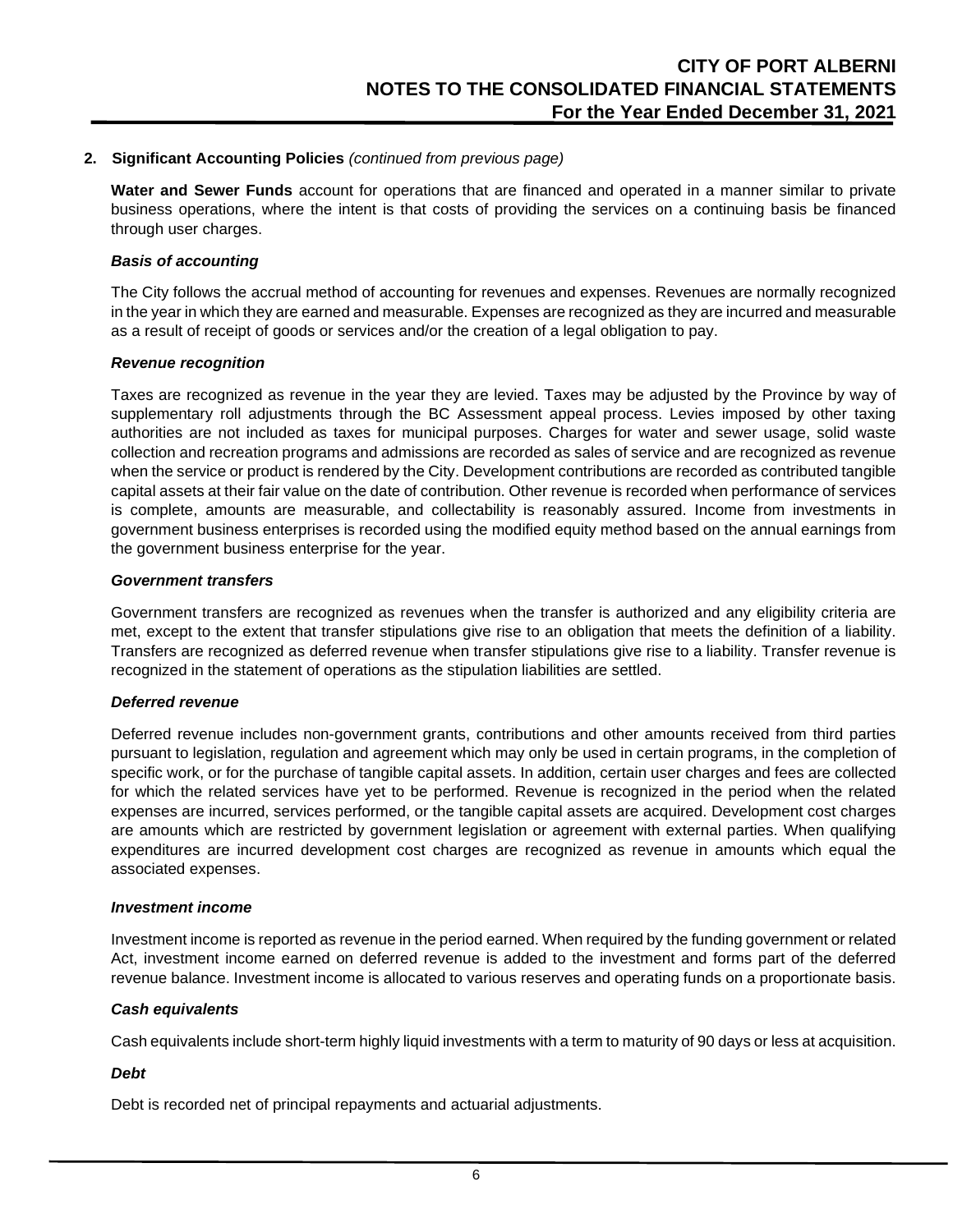#### **2. Significant Accounting Policies** *(continued from previous page)*

#### *Employee future benefits*

The City and its employees participate in a Municipal Pension Plan. The Plan is a multi-employer contributory defined benefit pension plan. Payments in the year are expensed. Sick leave benefits and retirement severance benefits are also available to the City's employees. The costs of these benefits are actuarially determined based on service and estimates of retirement ages and expected future salary and wage increases. The obligation under these benefit plans is accrued based on projected benefit costs as employees earn the future benefits.

#### *Non-financial assets*

Non-financial assets are not available to discharge existing liabilities and are held for use in the provision of services. They have useful lives extending beyond the current year and are not intended for sale in the ordinary course of operations.

#### *Tangible capital assets*

Tangible capital assets are recorded at cost less accumulated amortization. Cost includes all costs directly attributable to acquisition, construction, or interest from financing of the tangible capital asset. Contributed tangible capital assets are recorded as revenue at fair value at the time of contribution. The useful life is applied straight line to calculate amortization at the following estimated useful lives:

| Asset                                    | Useful life - years |
|------------------------------------------|---------------------|
| Land improvements                        | 10 to 20 years      |
| Buildings, including building components | 25 to 40 years      |
| Machinery and equipment                  | 5 to 30 years       |
| <b>Engineering structures</b>            | 30 to 75 years      |
| Storm systems                            | 45 to 75 years      |
| Transportation systems                   | 15 to 60 years      |
| Water systems                            | 8 to 75 years       |
| Sewer systems                            | 8 to 75 years       |

Amortization is charged annually, including in the year of acquisition and disposal. Assets under construction are not amortized until the asset is available for productive use.

Tangible capital assets received as contributions are recorded at their fair value at the date of receipt and are recorded as revenue.

The City has capitalized interest costs associated with the construction of tangible capital assets, during the period of construction only.

Natural resources that have not been purchased are not recognized as assets in the financial statements.

Works of art and cultural and historic assets are not recorded as assets in these financial statements.

#### *Inventory of supplies*

l

Inventory of supplies held for consumption is recorded at the lower of cost and replacement cost, using the first in, first out method.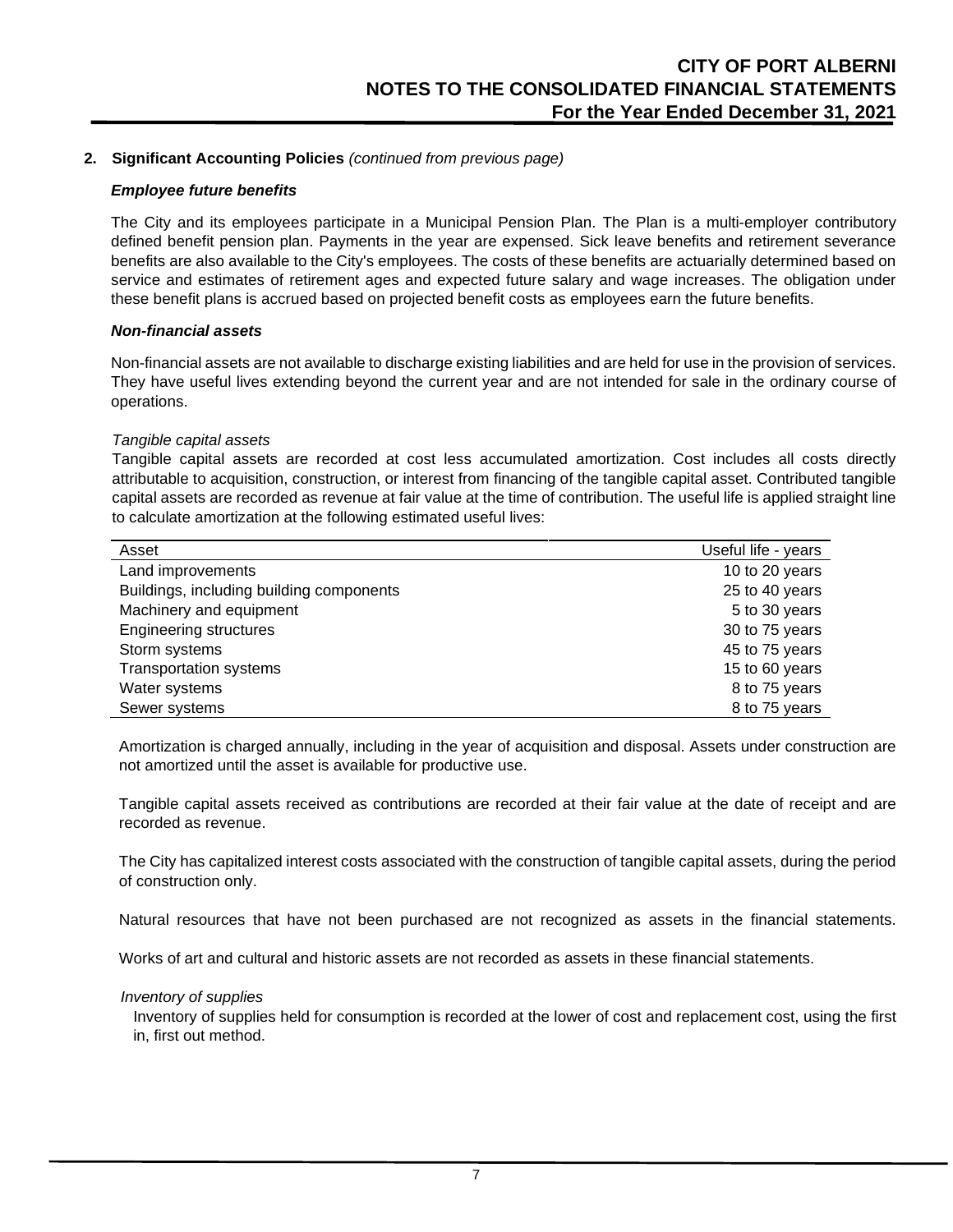## **2. Significant Accounting Policies** *(continued from previous page)*

#### *Use of estimates*

The preparation of consolidated financial statements requires management to make estimates and assumptions that affect the reported amounts of assets and liabilities, and disclosure of contingent assets and liabilities at the date of the financial statements, and the reported amounts of revenues and expenses during the period. Significant estimates include assumptions used in estimating provisions for accounts receivable, inventory, accrued liabilities, performing calculations of employee future benefits and estimating the useful lives of tangible capital assets. Liabilities for contaminated sites are estimated based on the best information available regarding potentially contaminated sites that the City is responsible for. Developer contributions of tangible capital assets are recorded at the City's best estimate of fair value on the date of contribution, calculated using engineering plans and standardized item cost estimates. Actual results could differ from these estimates.

#### *Refundable deposits*

Receipts restricted by third parties are deferred and reported as refundable deposits under certain circumstances. Refundable deposits are returned when the third party meets their obligations, or the deposits are recognized as revenue when qualifying expenditures are incurred.

#### *Liability for contaminated sites*

A liability for remediation of a contaminated site is recognized at the best estimate of the amount required to remediate the contaminated site when contamination exceeding an environmental standard exists, the City is either directly responsible or accepts responsibility, it is expected that future economic benefits will be given up, and a reasonable estimate of the amount is determinable. The best estimate of the liability includes all costs directly attributable to remediation activities and is reduced by expected net recoveries based on information available at December 31, 2021.

At each financial reporting date, the City reviews the carrying amount of the liability. Any revisions required to the amount previously recognized is accounted for in the period revisions are made. The City continues to recognize the liability until it is settled or otherwise extinguished. Disbursements made to settle the liability are deducted from the reported liability when they are made.

During the year, the City purchased multiple lots related to a former mill site (the Somass lands). The City is in the early stages of engaging environmental engineers to assess the amount of potential contamination on those lots and any required remediation associated with those lots. Any liability for contaminated sites is not currently estimable. When a reasonable estimate can be obtained, the City will record a liability at that time.

#### *Reserve accounts*

Reserves for future expenditures are non-statutory reserves, which represent an allocation of revenue for specific purposes.

#### *Financial instruments*

l

The City's financial instruments consist of cash and cash equivalents, investments, accounts receivable, accounts payable and accrued liabilities, refundable deposits, and long-term debt. Unless otherwise indicated, it is management's opinion that the City is not exposed to any significant interest, credit, or currency risks arising from these financial instruments.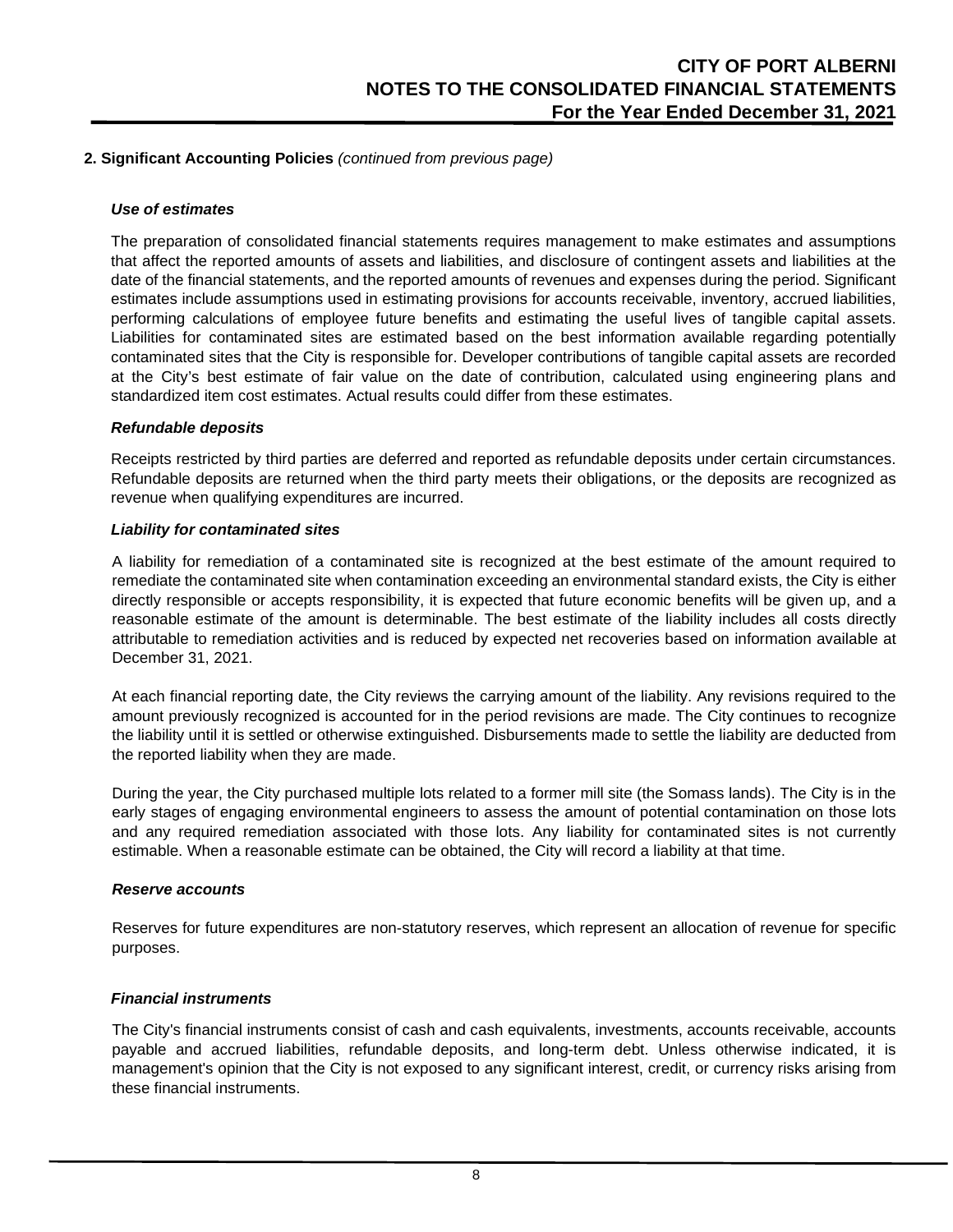#### **3. Investments**

l

Investments include funds invested in Guaranteed Investment Certificates and Money Market Funds with Raymond James and the Municipal Finance Authority of B.C. The investments are carried at market value which is equal to the carrying value. The investments have various maturity dates between Jan 2022 and Mar 2022 with a range of interest rates between 0.15% and 2.40%.

#### **4. Accounts Receivable**

|                       |   | 2021      |   | 2020      |
|-----------------------|---|-----------|---|-----------|
| Property taxes        | S | 960.065   | S | 978.414   |
| Provincial government |   |           |   | 186,686   |
| Federal government    |   | 139.540   |   | 108,159   |
| General               |   | 5,244,507 |   | 5,282,911 |
|                       |   | 6,344,112 |   | 6,556,170 |

#### **5. Investment in government business enterprise**

The investment in the Alberni Valley Community Forest Corporation (AVCFC) is reported as a government business enterprise (GBE) and accounted for using the modified equity method. Under this method, the government business' accounting principles are not adjusted to conform with those of the City and inter-corporate transactions are not eliminated. The City owns 100% of the issued and outstanding shares.

The AVCFC financial statements were prepared under International Financial Reporting Standards (IFRS).

The following table provides condensed supplementary financial information for the corporation at December 31, 2021:

|                              | 2021                         | 2020            |
|------------------------------|------------------------------|-----------------|
| <b>Financial position</b>    |                              |                 |
| Assets                       | \$<br>1,515,587              | \$<br>2,022,376 |
|                              |                              |                 |
| Liabilities                  | 306,469                      | 501,309         |
| Equity                       | 1,209,118                    | 1,521,067       |
|                              | 1,515,587                    | 2,022,376       |
|                              |                              |                 |
| <b>Operations</b>            |                              |                 |
| Revenue                      | 1,950,627                    | 637,062         |
| <b>Expenses</b>              | 1,962,576                    | 290,926         |
| Net income (loss)            | (11, 949)                    | 376,136         |
|                              |                              |                 |
|                              |                              |                 |
| Summary of investment in GBE | 2021                         | 2020            |
|                              |                              |                 |
| <b>AVCFC</b> shares          | \$<br>1                      | \$<br>1,512,322 |
| Accumulated earnings to date | \$<br>1,200,373<br>1,200,374 | \$<br>1,512,323 |
|                              |                              |                 |

During the year the City received a dividend from AVCFC of \$300,000 (2020 - \$2,000,000)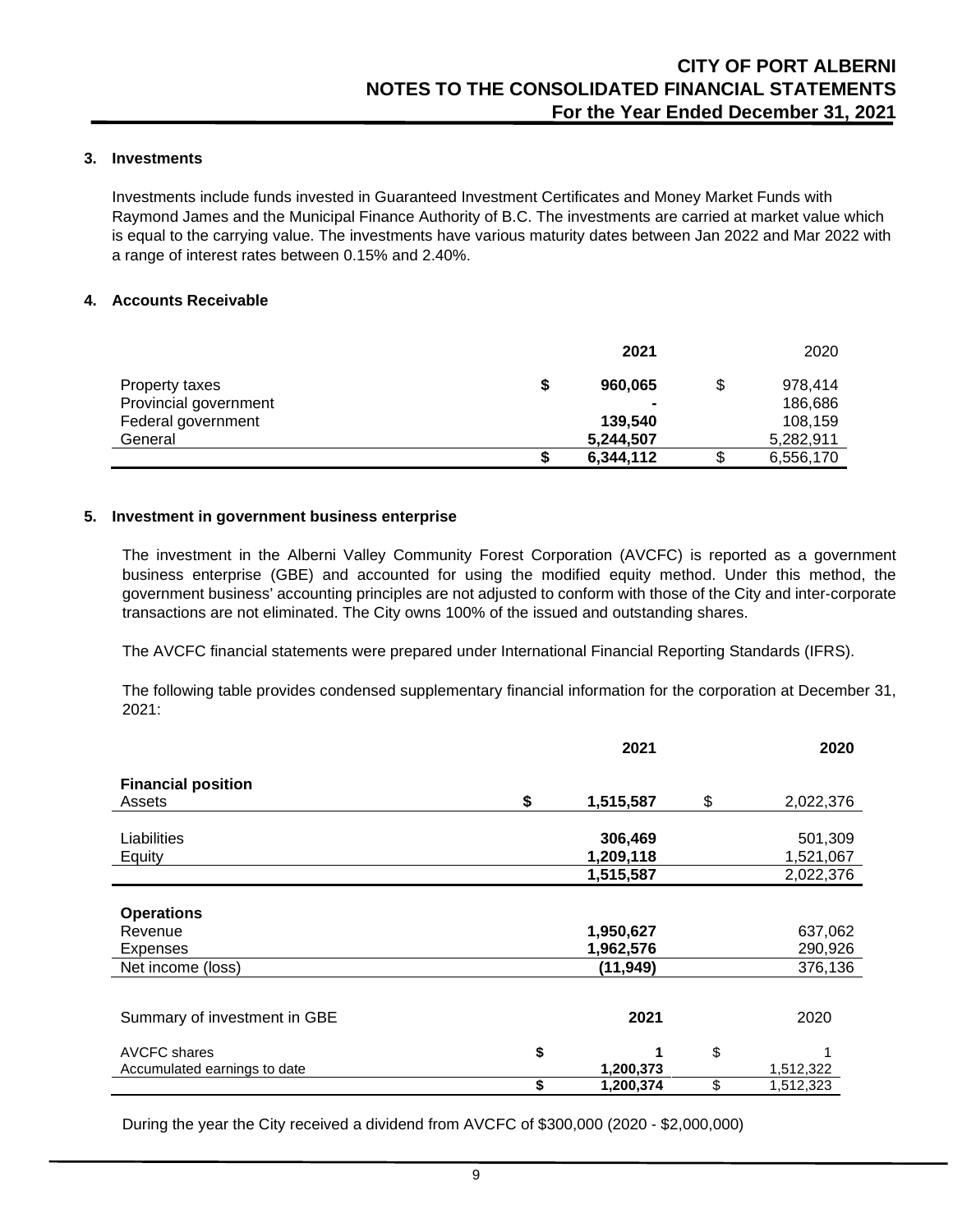# **CITY OF PORT ALBERNI NOTES TO THE CONSOLIDATED FINANCIAL STATEMENTS For the Year Ended December 31, 2021**

#### **6. Accounts payable and accrued liabilities**

|                            | 2021      | 2020            |
|----------------------------|-----------|-----------------|
| Other local governments    | 903,604   | 25,700          |
| Trade accounts             | 5,002,228 | 3,088,966       |
| Salaries and wages         | 269,467   | 578,318         |
| Accrued debenture interest | 82.071    | 83.556          |
| Accrued employee benefits  | 2,197,099 | 2,358,979       |
|                            | 8,454,469 | \$<br>6,135,519 |

#### *Employee future benefits*

The City provides benefits for sick leave, vacation pay and certain retirement benefit arrangements to its employees.

#### a) Retirement benefit payments

The City provides retirement benefits to qualifying employees who cease employment with the City after a specified length of service. Retirement benefits are estimated for individual employees as per the appropriate collective agreement, based on estimated salary costs at the time of anticipated retirements, and discounting expected pay-outs over estimated years of service.

|                                          | 2021          |    | 2020      |
|------------------------------------------|---------------|----|-----------|
| Benefit liability – beginning of year    | \$<br>757,700 | S  | 724,800   |
| Add: current service costs               | 52,900        |    | 50,700    |
| Interest on accrued benefit obligations  | 21,200        |    | 29,400    |
| Amortization of actuarial loss           | 16,300        |    | 16,300    |
| Less: Benefits paid                      | (82, 300)     |    | (63, 500) |
| Benefit liability – end of year          | 765,800       |    | 757,700   |
| Unamortized actuarial loss (gain)        | 126,800       |    | 79,000    |
| Accrued benefit obligation – end of year | 892,600       | £. | 836,700   |

The retirement liability requires no contribution from the employees.

| b) Accrued vacation liability            |           |           |
|------------------------------------------|-----------|-----------|
|                                          | 2021      | 2020      |
| Accrued vacation liability – end of year | 1.165.399 | 1.192.279 |

c) Accumulated sick leave liability

l

The City provides benefits for sick leave to all its employees. Employees in the classification of CUPE and Firefighter accumulate sick leave on a monthly basis and can only use this entitlement for paid time off under certain circumstances. Sick leave is accumulated to a maximum as determined by the appropriate collective agreement. Sick leave for management employees does not accumulate. At December 31, 2021, this liability is estimated at \$139,100 (2020 - \$330,000).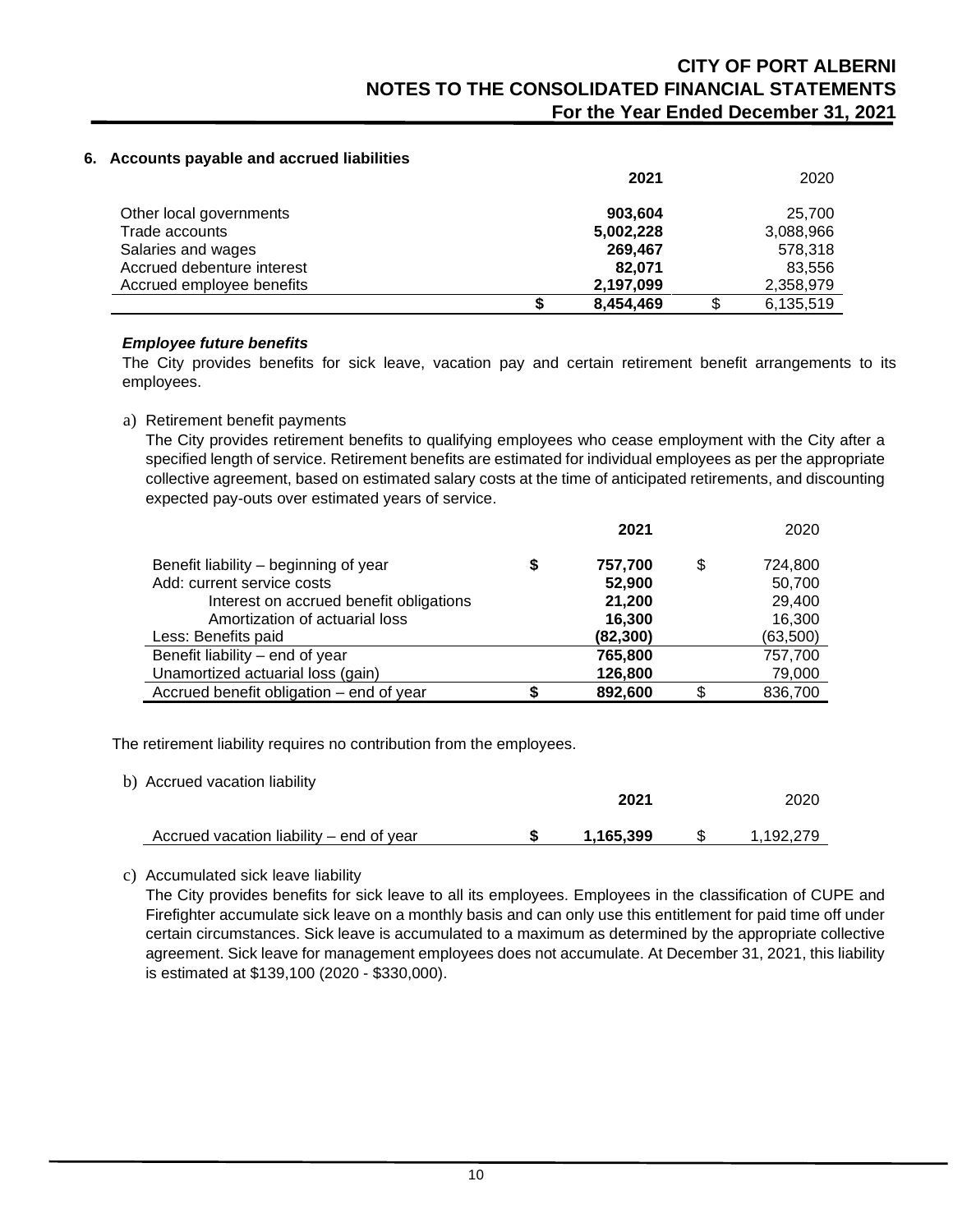# **6. Accounts payable and accrued liabilities** *(continued)*

d) Employee benefit obligations

|                                    |   | 2021      |   | 2020      |
|------------------------------------|---|-----------|---|-----------|
| Accrued benefit obligation         | S | 892.600   |   | 836,700   |
| Accrued vacation payable           |   | 1,165,399 |   | 1.192.279 |
| Accumulated sick leave liability   |   | 139.100   |   | 330,000   |
| Total employee benefit obligations |   | 2,197,099 | S | 2,358,979 |

#### **7. Deferred revenue**

ׇׅ֬

Capital grants are restricted to spending on capital project expenses. Other deferred revenue is not restricted. Federal Gas Tax Agreement funding has broad guidelines for use for projects that result in cleaner air, clearer water, or decreased greenhouse gas emissions.

|                                                                                             |    | 2021                               | 2020                       |
|---------------------------------------------------------------------------------------------|----|------------------------------------|----------------------------|
| Capital grants, opening balance                                                             | \$ | 27,997                             | \$<br>27,997               |
| Capital grants, receipts                                                                    |    | 551,180                            |                            |
| Capital projects recognized into revenue                                                    |    |                                    |                            |
| Capital grants, ending balance                                                              |    | 579,177                            | 27,997                     |
| Property taxes                                                                              |    | 1,954,557                          | 1,566,136                  |
| Other                                                                                       |    | 1,064,621                          | 1,135,099                  |
| Development cost charges (DCC's)                                                            |    | 1,889,119                          | 1,763,639                  |
| Federal Gas Tax Agreement                                                                   |    | 3,812,050                          | 2,652,892                  |
|                                                                                             | \$ | 9,299,524                          | \$<br>7,145,763            |
| Development cost charges (DCCs)                                                             |    |                                    |                            |
| Opening balance<br>Add: DCCs received during the year<br>Less: Amount recognized as revenue | \$ | 1,763,639<br>284,232<br>(165, 907) | \$<br>1,581,681<br>175,713 |
| Add: Interest                                                                               |    | 7,155                              | 6,245                      |
|                                                                                             | \$ | 1,889,119                          | \$<br>1,763,639            |
| Federal Gas Tax funds                                                                       |    |                                    |                            |
| Opening balance                                                                             | \$ | 2,652,892                          | \$<br>2,509,877            |
| Add: Funding received during the year                                                       |    | 1,989,899                          | 799,581                    |
| Less: Amount recognized as revenue                                                          |    | (833, 374)                         | (674, 419)                 |
| Add: Interest                                                                               |    | 2,633                              | 17,853                     |
|                                                                                             | \$ | 3,812,050                          | \$<br>2,652,892            |

Federal Gas Tax funding is provided by the Federal government. The use of funding is established by a funding agreement between the City and the Union of British Columbia Municipalities (UBCM). These funds may be used towards designated infrastructure projects that help communities build and revitalize public infrastructure supporting economic growth and a clean environment.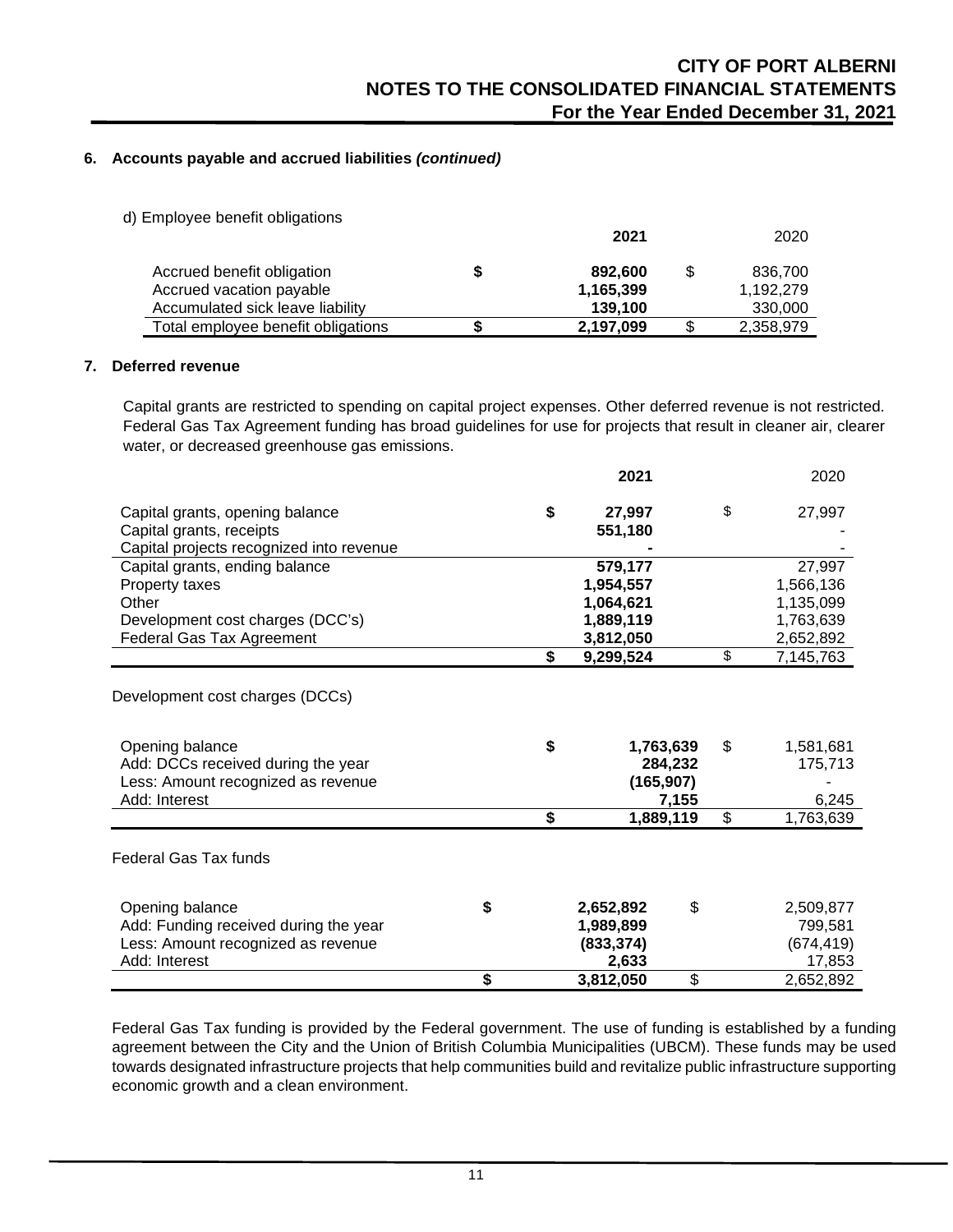#### **8. Debt**

#### *Debt Reserve Fund*

The Alberni-Clayoquot Regional District (ACRD) obtains long-term debt, on behalf of the City, through the Municipal Finance Authority (MFA), pursuant to security issuing bylaws under the authority of the Local Government Act, to finance certain capital expenditures.

The MFA is required to establish a Debt Reserve Fund. Each regional district through its member municipalities who share in the proceeds of a debt issue is required to pay into the Debt Reserve Fund certain amounts set out in the debt agreements. The MFA pays into the Debt Reserve Fund these monies from which interest earned thereon less administrative expenses becomes an obligation to the regional districts.

It must then use this fund, if at any time there are insufficient funds, to meet payments on its obligations. When this occurs, the regional districts may be called upon to restore the fund.

The loan agreements with the ACRD and the MFA provide that, if at any time the scheduled payments provided for in the agreements are not sufficient to meet the MFA's obligations in respect to such borrowings, the resulting deficiency becomes a liability of the City.

As a condition of the loan agreements, the City is obligated to provide security by way of demand notes and interestbearing cash deposits (sinking fund balances) based on the amount of the debt. If the debt is repaid without default, the deposits are refunded to the City. The demand notes are held by the MFA and upon maturity of the debt, the demand notes are released. As of December 31, 2021, there are contingent demand notes of \$258,452 (2020 - \$258,452) that are not recorded in the City's financial statements.

#### *Long-term Debt*

All debenture debt is owed to the MFA and is reported at gross amount. The City has no debt assumed by others on its behalf and has assumed no debt for others. Debenture debt by Bylaw is detailed on Schedule 3.

|       | Long-term Debt |           |
|-------|----------------|-----------|
| 2022  |                | 364,249   |
| 2023  |                | 364.249   |
| 2024  |                | 364,249   |
| 2025  |                | 364,249   |
| 2026  |                | 364,249   |
| Total |                | 1,821,245 |

Principal payments on long-term debt as of December 31, 2021, for the next five years are as follows:

Scheduled long-term debt repayments may be suspended in the event of excess sinking fund earnings within the MFA. Principal paid during the year was \$364,249 (2020 - \$254,557). Total interest expense during the year was \$380,470 (2020 - \$237,062). Included in revenue is \$99,821 (2020 - \$86,584) of actuarial adjustments on the City's annual debt principal repayments invested by MFA. This annual investment income results in a reduction in the overall cost of borrowing.

#### **9. Trust Funds**

ׇׅ֬

The City operates the cemetery and maintains a cemetery perpetual care fund in accordance with the Cremation, Internment and Funeral Services Act. The trust fund assets and liabilities are not included in the consolidated financial statements. As at December 31, 2021, the balance of funds held in trust was \$158,296 (2020 - \$167,608).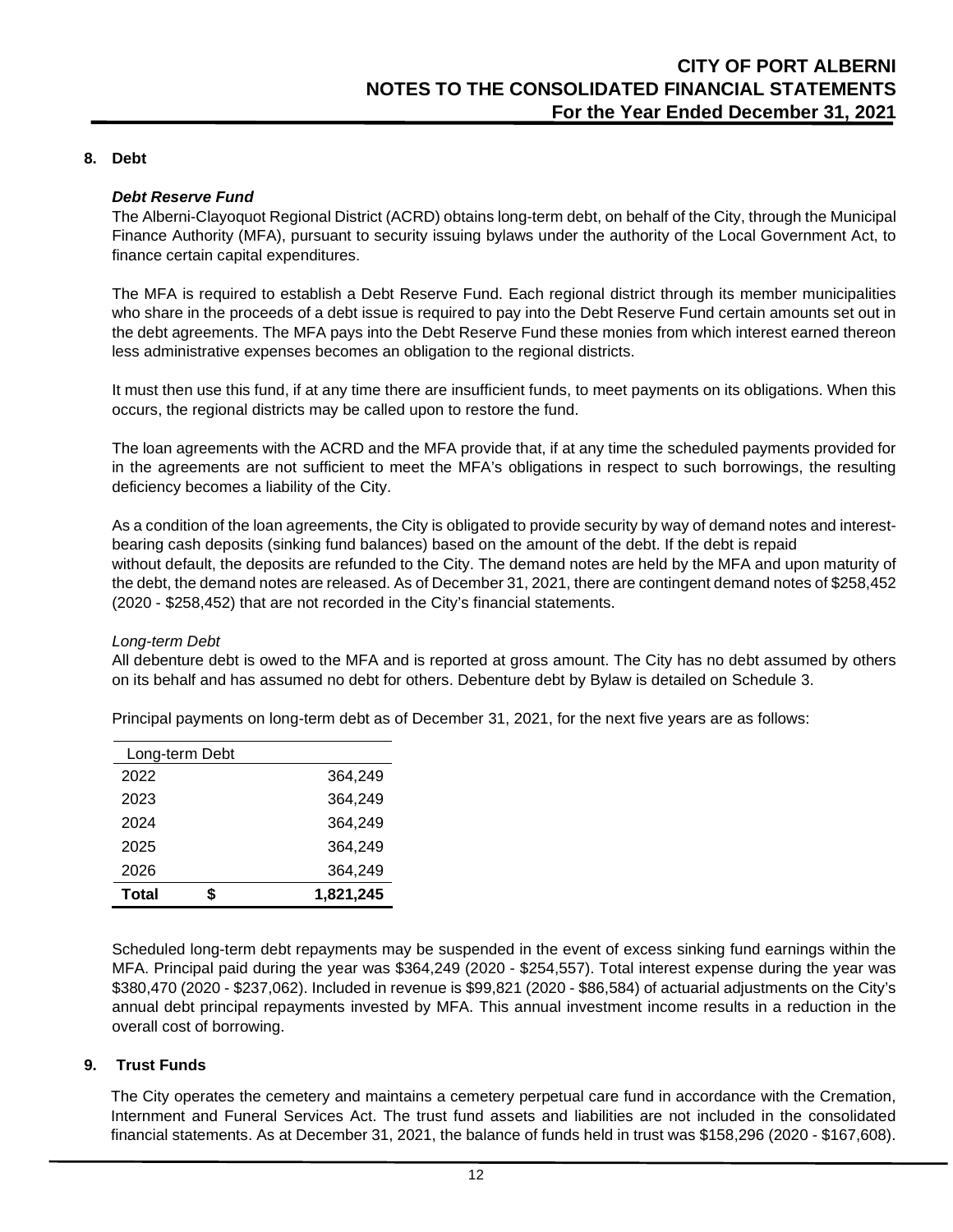#### **10. Municipal Pension Plan**

The City and its employees contribute to the Municipal Pension Plan (a jointly trusteed pension plan). The board of trustees, representing plan members and employers, is responsible for administering the plan, including investment of assets and administration of benefits. The plan is a multi-employer defined benefit pension plan. Basic pension benefits are based on a formula. As at December 31, 2020, the plan has about 220,000 active members and approximately 112,000 retired members. Active members include approximately 42,000 contributors from local governments.

Every three years, an actuarial valuation is performed to assess the financial position of the plan and adequacy of plan funding. The actuary determines an appropriate combined employer and member contribution rate to fund the plan. The actuary's calculated contribution rate is based on the entry-age normal cost method, which produces the long-term rate of member and employer contributions sufficient to provide benefits for average future entrants to the plan. This rate may be adjusted for the amortization of any actuarial funding surplus and will be adjusted for the amortization of any unfunded actuarial liability.

The most recent valuation for the Municipal Pension Plan as at December 31, 2018, indicated a \$2.866 million funding surplus for basic pension benefits on a going concern basis.

The City of Port Alberni paid \$1,315,157 (2020 - \$1,318,011) for employer contributions while employees contributed \$1,100,705 (2020 - \$1,110,075) to the plan in fiscal 2022.

The next valuation will be as at December 31, 2021, with results available in 2022.

Employers participating in the plan record their pension expense as the amount of employer contributions made during the fiscal year (defined contribution pension plan accounting). This is because the plan records accrued liabilities and accrued assets for the plan in aggregate, resulting in no consistent and reliable basis for allocating the obligation, assets and cost to individual employers participating in the plan.

#### **11. Tangible capital assets**

ׇׅ֬

Tangible Capital Assets are stated at their net book value.

|                                                                    | 2021              | 2020        |
|--------------------------------------------------------------------|-------------------|-------------|
| Land                                                               | \$<br>9,800,514   | 4,079,264   |
| Land Improvements                                                  | 4,782,113         | 4,979,712   |
| <b>Buildings</b>                                                   | 15,946,183        | 16,704,894  |
| Machinery and Equipment                                            | 5,240,978         | 5,281,935   |
| <b>Engineering Structures</b>                                      | 2,978,771         | 2,987,812   |
| <b>Storm Drains</b>                                                | 15,953,329        | 16,168,911  |
| Transportation                                                     | 7,546,554         | 8,390,332   |
| Water                                                              | 22,556,290        | 20,867,741  |
| Sewer                                                              | 21,287,124        | 20,284,318  |
| Leased assets                                                      | 68,889            | 68,889      |
|                                                                    | 106,160,745       | 99,813,808  |
| Work-in-progress: Assets under construction not being<br>amortized | 37,667,290        | 32,337,720  |
|                                                                    | \$<br>143,828,035 | 132.151.528 |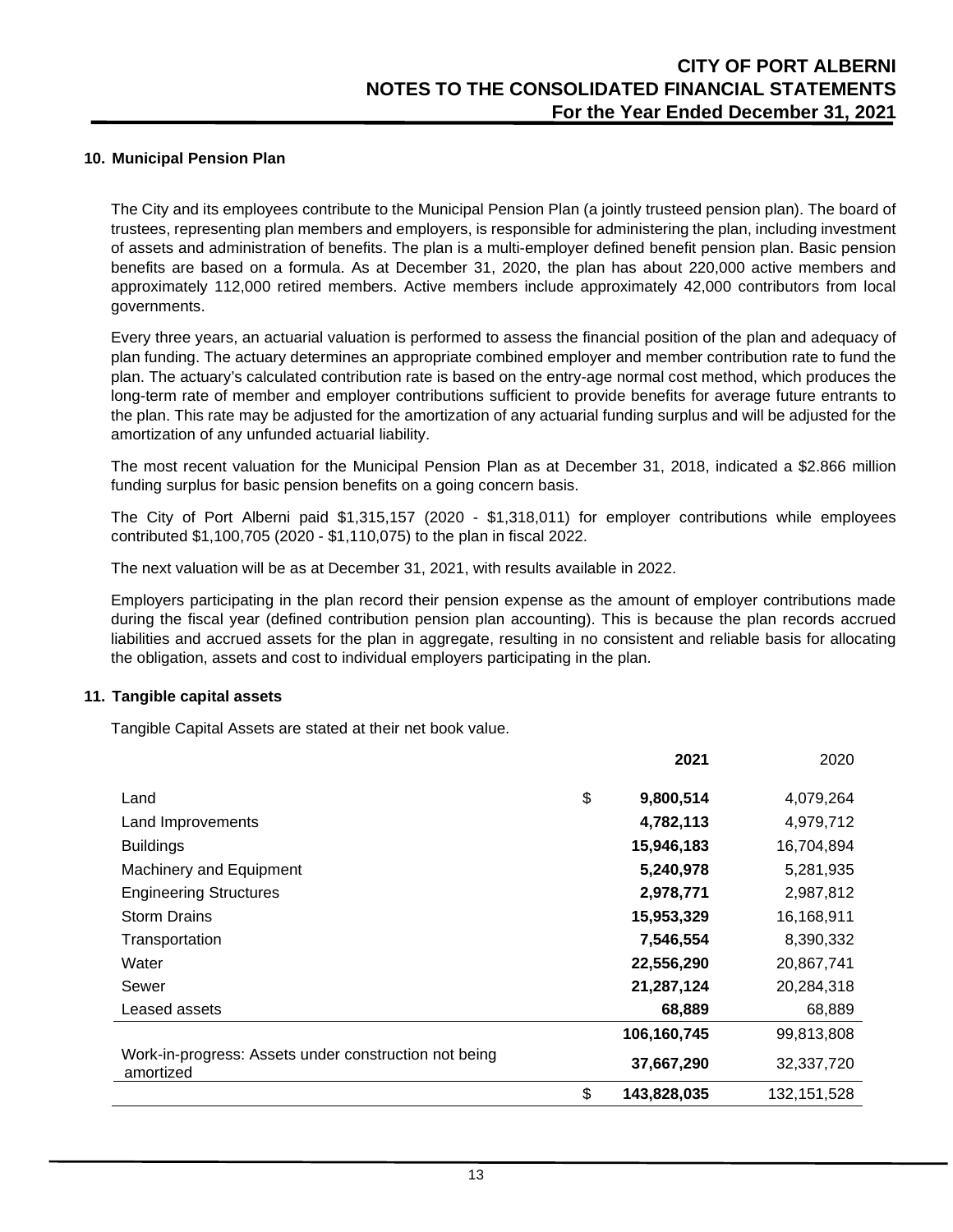#### **11. Tangible capital assets** *(continued from previous page)*

For more information on additions, disposals, and amortization, refer to Schedule of Tangible Capital Assets (Schedule 1).

There were no write-downs of tangible capital assets in 2021 (2020 - \$ nil). Contributed assets recognized in 2021 were nil (2020 \$ nil). Interest capitalized in 2021 was \$204,205 (2019 \$236,280). No amortization has been recorded on assets not in use in 2021.

#### **12. Accumulated surplus**

ׇׅ֬

Accumulated surplus consists of individual fund surplus and reserve funds as follows:

|                                                     | 2021                 |                           | 2020           |
|-----------------------------------------------------|----------------------|---------------------------|----------------|
| <b>Operations</b>                                   |                      |                           |                |
| General                                             | \$<br>(25, 320, 719) | \$                        | (23,697,457)   |
| Water                                               | 1,590,523            |                           | 2,021,061      |
| Sewer                                               | (1,540,634)          |                           | (1,641,587)    |
|                                                     | \$<br>(25, 270, 830) | \$                        | (23, 317, 983) |
| <b>Capital</b>                                      |                      |                           |                |
| General                                             | \$<br>28,289,990     | \$                        | 34,571,374     |
| Water                                               | (591, 048)           |                           | (6,410,839)    |
| Sewer                                               | (6,692,843)          |                           | (5,859,378)    |
|                                                     | \$<br>21,006,099     | \$                        | 22,301,157     |
|                                                     |                      |                           |                |
| Equity in tangible capital assets                   |                      |                           |                |
| General                                             | \$<br>61,165,297     | \$                        | 49,856,058     |
| Water                                               | 22,088,999           |                           | 27,927,943     |
| Sewer                                               | 47,093,885           |                           | 40,423,599     |
|                                                     | \$<br>130,348,181    | $\overline{\mathcal{S}}$  | 118,207,600    |
| <b>Reserves</b>                                     |                      |                           |                |
| Reserve funds - statutory                           |                      |                           |                |
| Parkland acquisition                                | \$<br>293,368        | $\boldsymbol{\mathsf{S}}$ | 294,898        |
| <b>Land Sale</b>                                    | 90,400               |                           | 1,795,875      |
|                                                     | 383,768              |                           | 2,090,773      |
| Reserve funds - restricted                          |                      |                           |                |
| Equipment replacement                               | 7,515,548            |                           | 6,749,653      |
| Carbon fund                                         | 305,119              |                           | 171,313        |
| Parks and recreation capital                        | 2,373,963            |                           | 2,331,444      |
| Capital works                                       | 691,868              |                           | 1,011,301      |
| Alberni Valley Community Forest Corporation reserve | 297,868              |                           | 2,259,347      |
|                                                     | 11,184,366           |                           | 10,117,907     |
| Reserve funds - unrestricted                        |                      |                           |                |
| General fund - projects and purchases               | 3,354,050            |                           | 5,100,368      |
| Loss on taxation                                    |                      |                           | 1,351,000      |
| Museum purchases                                    | 62,040               |                           | 59,789         |
| RCMP - contract surplus                             | 2,408,962            |                           | 2,000,000      |
| McLean Mill projects                                | 334,300              |                           | 334,300        |
| Water fund - projects and purchases                 | 7,177,145            |                           | 5,287,908      |
| Sewer fund - projects and purchases                 | 1,785,678            |                           | 5,011,916      |
|                                                     | 15,122,175           |                           | 19,145,281     |
| <b>Total reserves</b>                               | 26,690,309           |                           | 33,759,112     |
|                                                     | \$<br>152,773,759    | \$                        | 150,949,886    |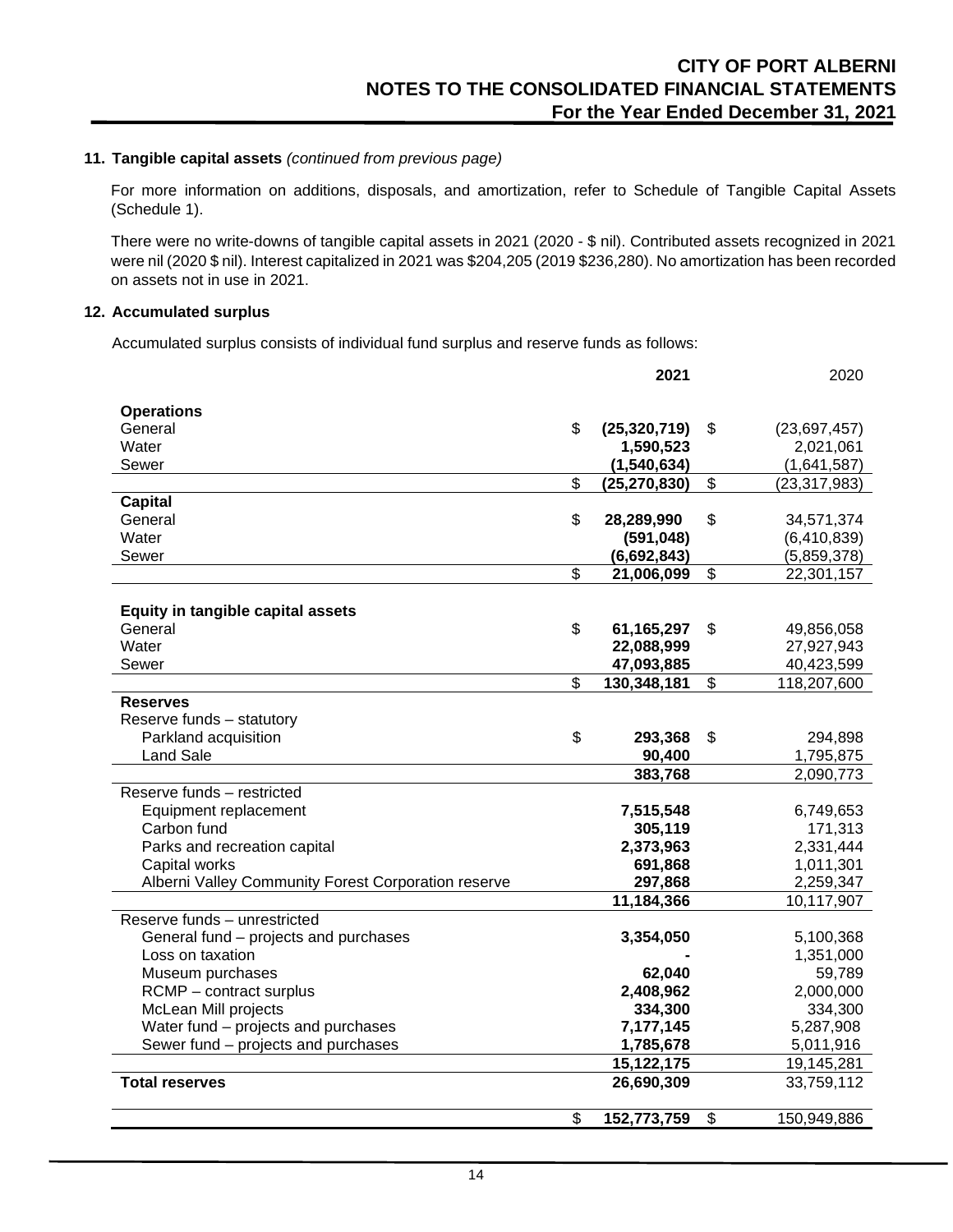# **12. Accumulated Surplus** (continued from previous page)

The COVID-19 Safe Restart Grant for Local Governments was provided to local governments to assist with the increased operating costs and revenue short-falls as a result of the COVID-19 pandemic. The COVID-19 Safe Restart Grant may be used towards specific eligible costs for funding such as addressing revenue short-falls, facility reopening and operating costs, emergency planning and response costs, bylaw enforcement and protective services, computer and other technology costs, and services for vulnerable persons.

The City of Port Alberni received \$3,536,000 in COVID-19 Safe Restart Grant in 2020 and reports the balance in the General fund – projects and purchases reserve.

|                                             | 2021       | 2020       |
|---------------------------------------------|------------|------------|
| Opening balance                             | 2,241,022  |            |
| COVID-19 Safe restart grant received        |            | 3,536,000  |
| Deductions:                                 |            |            |
| Parks and recreation revenue shortfall      | (582, 472) | (417, 849) |
| Parks and recreation expenditures           | (318, 219) | (82, 941)  |
| COVID-19 costs                              | (493, 930) | (330, 374) |
| BC transit revenue (net) shortfall (excess) | 106,950    | (106, 950) |
| Community gaming funds shortfall            | (231, 966) | (356,864)  |
| Closing balance of unspent funds            | 721,385    | 2,241,022  |

#### **13. Grants and Transfers**

ׇׅ֬

The City recognizes the transfer of government funding as revenue in the period received and when all related eligibility criteria and stipulations have been satisfied. The government transfers reported on the Consolidated Statement of Operations are:

|                                              | 2021               | 2020      |
|----------------------------------------------|--------------------|-----------|
|                                              |                    |           |
| <b>Operating Grants</b>                      |                    |           |
| Federal                                      | \$<br>-\$          | 3,536,000 |
| Provincial                                   | 1,699,488          | 1,397,067 |
| <b>Total Government Operating Grants</b>     | 1,699,488          | 4,933,067 |
| Local                                        | 8,500              | 12,721    |
| <b>Capital</b>                               |                    |           |
| Federal                                      | 833,374            | 699,419   |
| Federal/Provincial                           |                    | 3,476,598 |
|                                              | 833,374            | 4,176,017 |
| <b>Total Government Grants and Transfers</b> | 2,541,362          | 9,121,805 |
| Other Grants - Non-Government                | 24,552             |           |
| <b>Total Grants and Transfers</b>            | \$<br>2,565,914 \$ | 9,121,805 |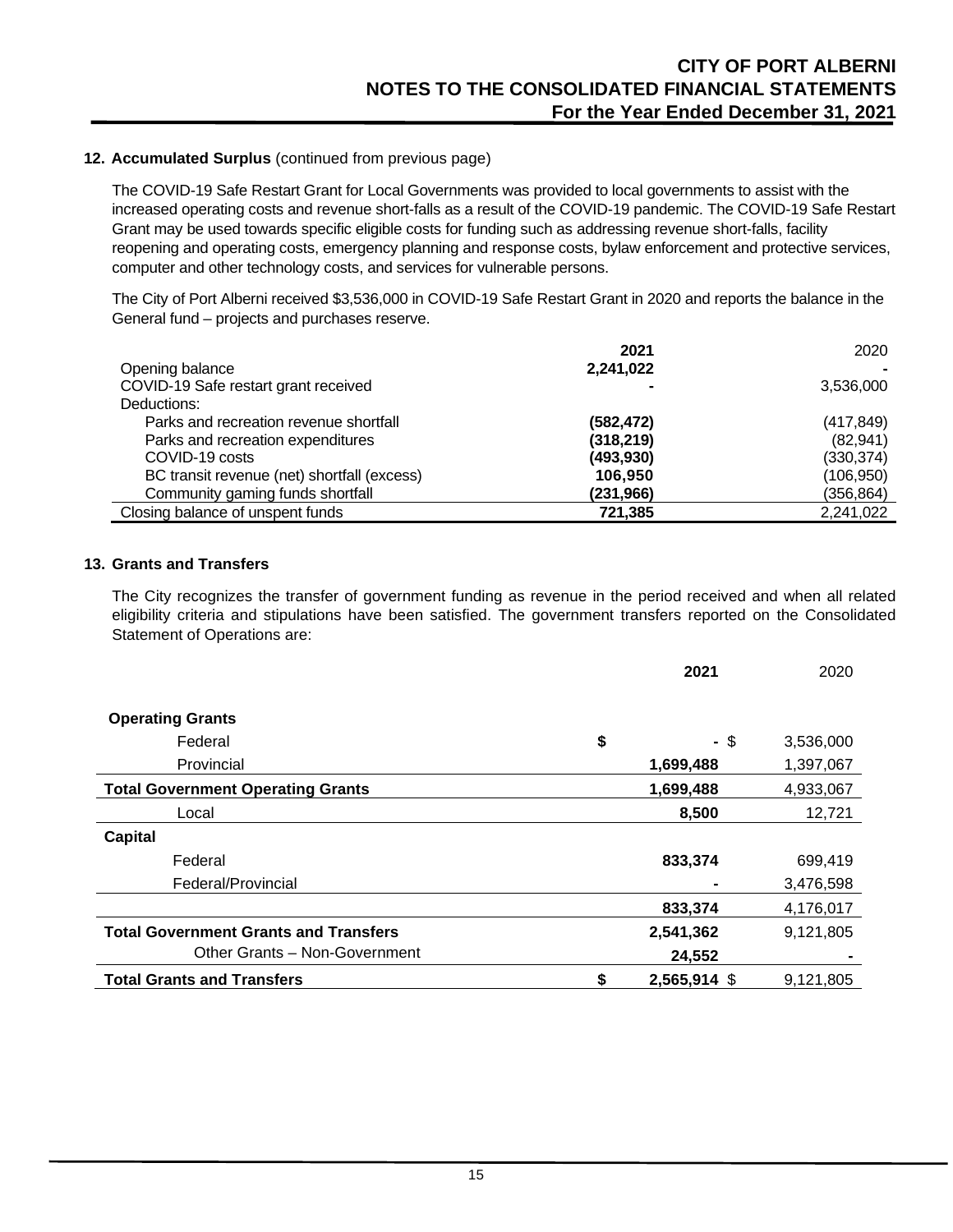#### **14. Commitments and Contingencies:**

a) Regional District Debt:

Debt issued by the Regional District of Alberni Clayoquot is a direct joint and several liability of the District and each member municipality including the City.

b) Claims for damages:

In the normal course of a year, the City is faced with lawsuits and other claims for damages of a diverse nature. At year end, the City's estimated exposure for such liabilities is not considered to be significant. The City carried general liability insurance with a private insurance carrier in the amount of \$5 million, plus an umbrella policy in the amount of \$45 million. When claims are paid the expense is charge to the General Government expense category.

c) Commitments:

The City entered into a long-term contract with the Royal Canadian Mounted Police for the provision of police services effective April 1, 2012. Under the terms of this contract, the City is responsible for 90% of policing costs. The 2021 estimated cost of this contract is \$6,898,403 (2020 - \$6,195,994).

## **15. Significant Event**

ׇׅ֬

In early 2020, there was an outbreak of COVID-19 (coronavirus), which has had a significant impact on organizations through the restrictions put in place by the Canadian, provincial, and municipal governments regarding travel, municipality operations and isolation/quarantine orders. The impact of COVID has varied throughout the duration of the pandemic. In 2021, operations were affected by staff shortages including unfilled positions and absenteeism. Supply chain disruptions have delayed or altered projects and Provincial Health restrictions due to COVID have closed or reduced capacity in facilities including parks and recreation. At this time, it is unknown the extent of the impact the COVID-19 outbreak may have on the City as this will depend on future developments that are highly uncertain and that cannot be predicted with confidence. These uncertainties arise from the inability to predict the ultimate geographical spread of the disease and the duration of the outbreak, including the duration of travel restrictions, office closures or disruptions, and quarantine/isolation measures that are currently, or may be put, in place by Canada and other countries to fight the virus.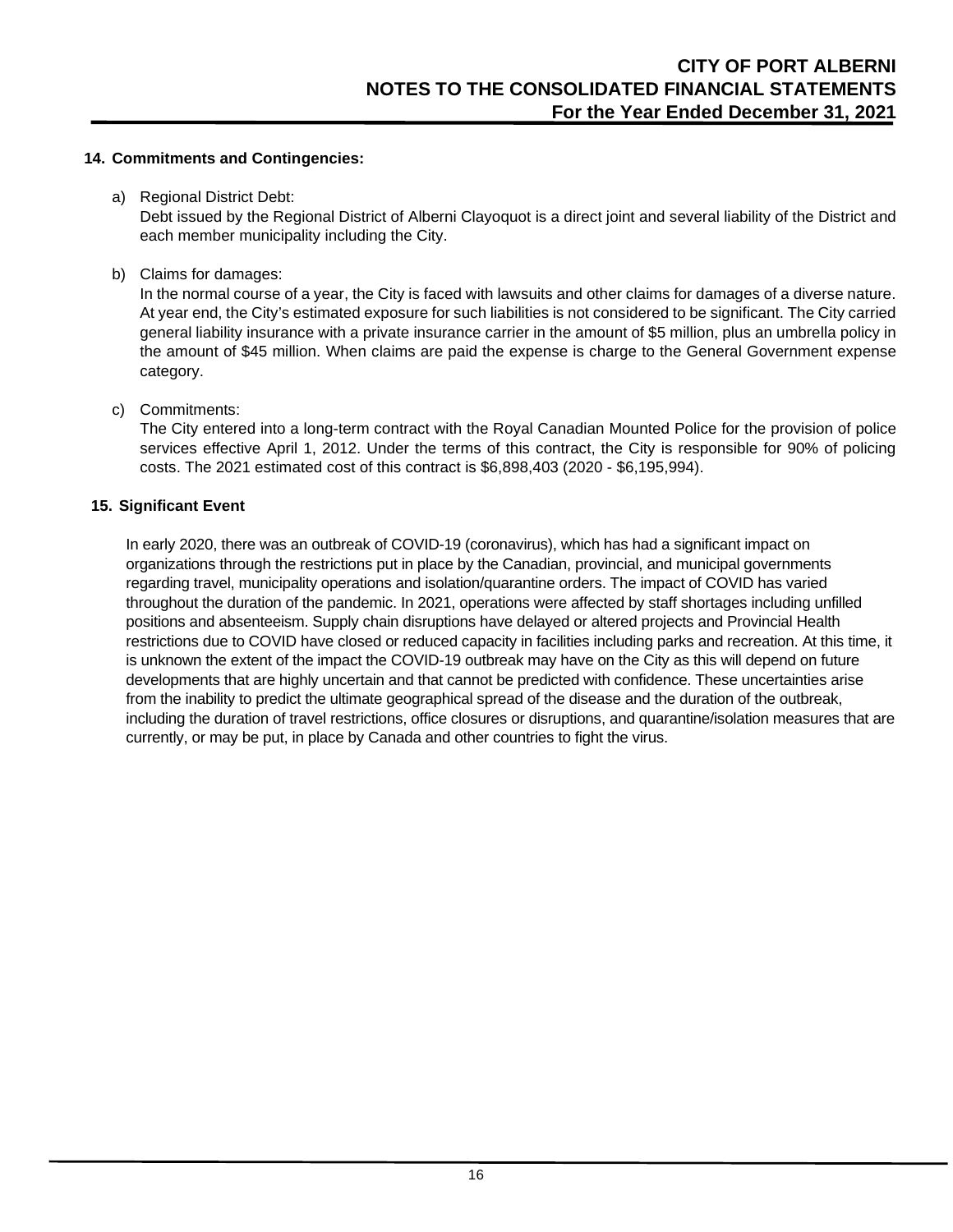#### **16. Budget**

The budget data presented in these consolidated financial statements includes both operating and capital budgets. The City of Port Alberni budget was approved by Council on April 12, 2021, with the adoption of the Five-Year Financial Plan (2021-2025) Bylaw No 5023, 2021. The chart below reconciles the approved budget per the Financial Plan to the budget reported in these consolidated financial statements.

|                                                                                                 | 2021 Budget |
|-------------------------------------------------------------------------------------------------|-------------|
| Consolidated Budgeted Surplus, per City of Port Alberni Financial Plan<br><b>Bylaw No. 5023</b> | \$          |
| Add                                                                                             |             |
| Acquisition of tangible capital assets                                                          | 9,991,445   |
| Contingency                                                                                     | 3,736,000   |
| Debt repayments                                                                                 | 476,634     |
| Less                                                                                            |             |
| Proceeds of borrowing                                                                           |             |
| Transfers from reserves                                                                         | 5,030,369   |
| Consolidated Budgeted Surplus, per Statement of Operations                                      | \$9,173,710 |

#### **17. Segmented information**

The City of Port Alberni provides a wide range of services to its citizens including police, fire, recreation, roads, sewer and water. For reporting purposes, the City's operations and activities are organized and reported by Fund as described in Note 1. Funds were created for the purpose of recording specific activities to attain certain objectives in accordance with special regulations, restrictions or limitations.

City services are provided by departments and their activities are reported in these funds. Certain departments that have been separately disclosed in the segmented information, along with the services they provide are as follows:

#### *General government services*

ׇׅ֬

General government provides internal support services to Council and other departments who provide direct services to its citizens. General government consists of governance, corporate management and program support. Internal departments include Legislative (Council), Chief Administrator's Office, City Clerk's Department, Financial Services, Information Technology, and Human Resources.

#### *Protective services - Police, Fire, and Building Inspection*

The Royal Canadian Mounted Police is Canada's national police service. They are committed to preserving the peace, upholding the law and providing quality service in partnership with Canadian communities and for all Canadian citizens. The mandate of the Port Alberni Fire Department is to provide fire suppression services; fire prevention programs; training and education related to prevention, detection or extinguishment of fires.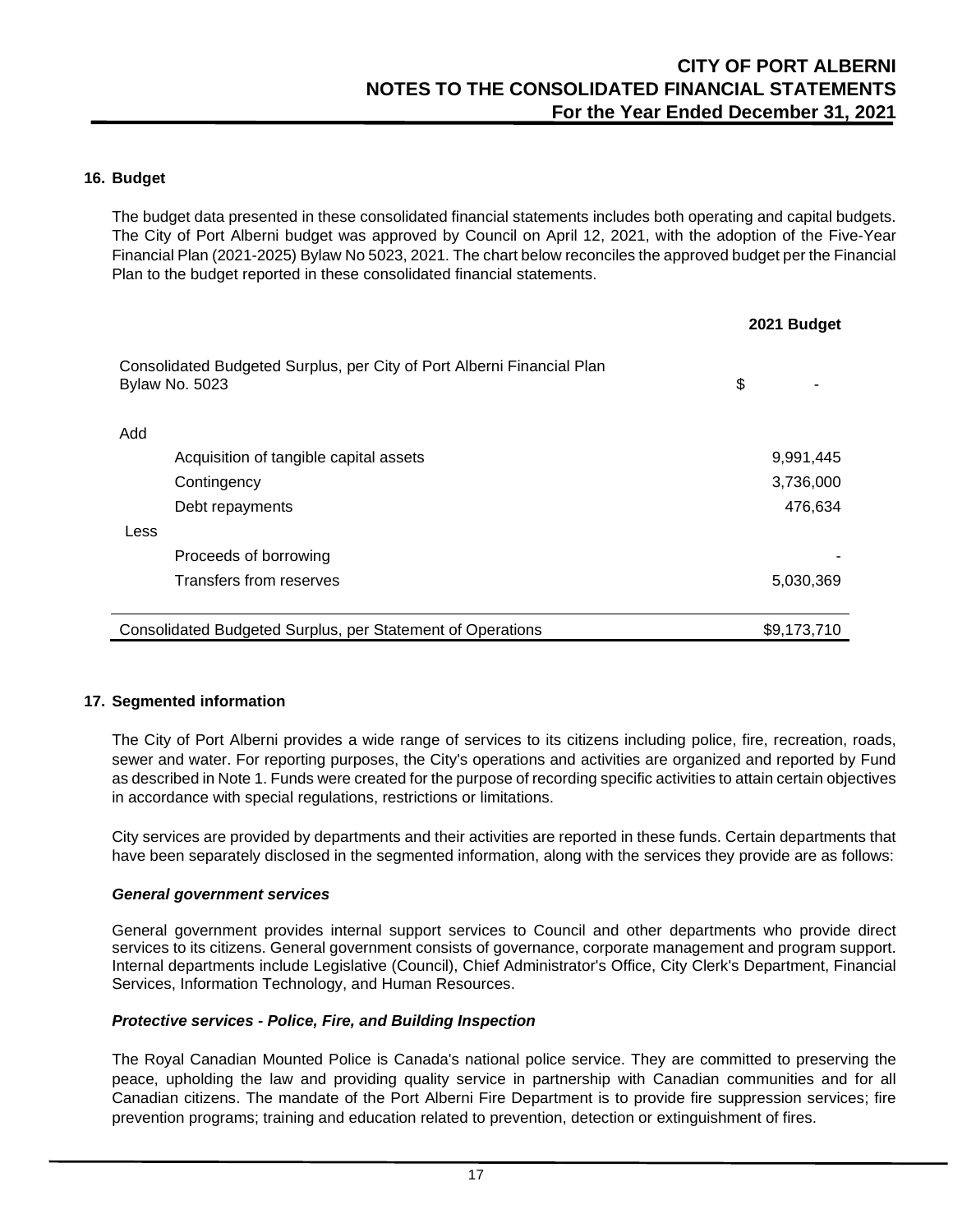#### **17. Segmented information** (continued from previous page)

It is the mandate of the Building Inspection Department to provide building inspection services as set out in the building bylaw for residents and builders. Building inspection services are provided in order to assist residents and builders in constructing projects which meet minimum construction standards.

#### *Transportation services*

The Public Works Department is responsible for the delivery of municipal public works services related to the planning, development and maintenance of roadway systems, traffic control and street lighting.

#### *Environmental health services*

The function of environmental health services is to provide for the collection and disposal of solid waste as well as providing cemetery services to the citizens of Port Alberni.

#### *Environmental and economic development*

Environmental development provides services relating to planning, economic development and tourism. The Planning Department develops and administers land use regulations to ensure an orderly and well-planned community. Economic Development includes responsibilities for diversification of the economy through business retention, business attraction and marketing key properties owned by the City.

#### *Recreation and cultural services*

The mission of the Parks, Recreation and Heritage Department is to enrich the quality of life of residents and visitors. The parks, facilities, programs and services are designed and delivered to provide the greatest benefit to the community as a whole. The Museum Department works with the community to collect, document, preserve and present all aspects of the cultural heritage of the Alberni Valley and West Coast of Vancouver Island. Cultural services also contribute towards the information needs of citizens through the provision of library services in partnership with the Vancouver Island Regional Library.

#### *Water utility*

The Water Department provides for the supply and treatment of safe drinking water to the citizens of Port Alberni.

#### *Sewer utility*

ׇׅ֬

The Sewer Department provides for the collection and treatment of wastewater.

The accounting policies used in these segments are consistent with those followed in preparation of the consolidated financial statements as disclosed in Note 2. For additional information see Segmented Information (Schedule 2).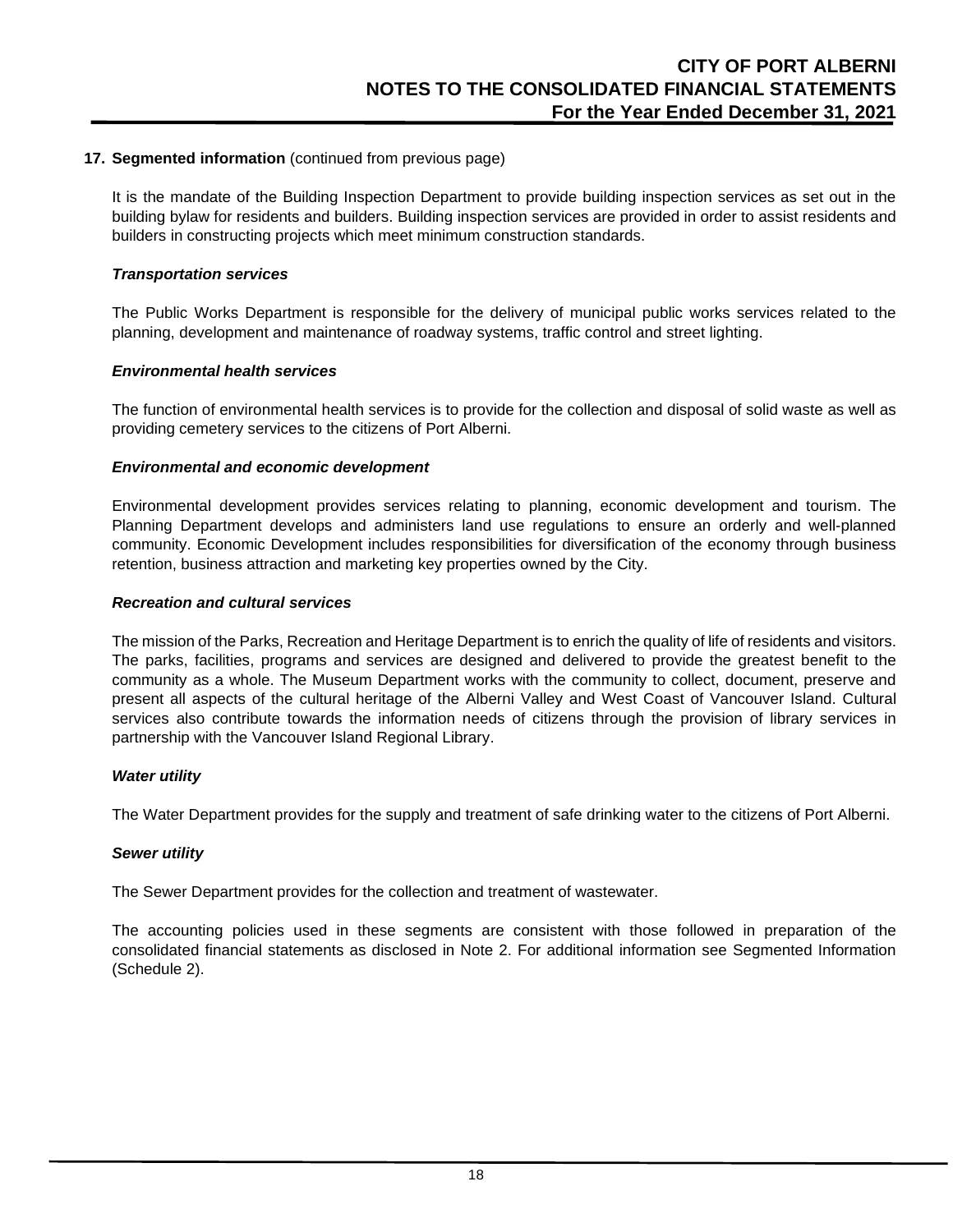#### **CITY OF PORT ALBERNI SCHEDULE 1: TANGIBLE CAPITAL ASSETS**  *As at December 31, 2021*

|                              |                                        | <b>ASSETS</b> |                               |                                        |                                        | <b>ACCUMULATED AMORTIZATION</b> |                          |                                        |                                         |                                  |
|------------------------------|----------------------------------------|---------------|-------------------------------|----------------------------------------|----------------------------------------|---------------------------------|--------------------------|----------------------------------------|-----------------------------------------|----------------------------------|
|                              | <b>Balance</b><br>December 31,<br>2020 |               | 2021 Additions 2021 Disposals | <b>Balance</b><br>December 31,<br>2021 | <b>Balance</b><br>December 31,<br>2020 | 2021<br><b>Additions</b>        | 2021<br><b>Disposals</b> | <b>Balance</b><br>December 31,<br>2021 | <b>NET BOOK</b><br><b>VALUE</b><br>2021 | <b>NET BOOK</b><br>VALUE<br>2020 |
| Land                         | 4,079,264                              | 5,721,250     | $\overline{\phantom{a}}$      | 9,800,514                              |                                        |                                 |                          |                                        | 9,800,514                               | 4,079,264                        |
| Land Improvements            | 12,804,828                             | 187,843       | $\overline{\phantom{a}}$      | 12,992,671                             | 7,825,116                              | 385,442                         |                          | 8,210,558                              | 4,782,113                               | 4,979,712                        |
| <b>Buildings</b>             | 36,610,388                             | 233,424       | (113,970)                     | 36,729,842                             | 19,905,494                             | 964,782                         | (86, 617)                | 20,783,659                             | 15,946,183                              | 16,704,894                       |
| Machinery & Equipment        | 15,234,057                             | 626,434       | (93, 145)                     | 15,767,346                             | 9,952,122                              | 652,391                         | (78, 145)                | 10,526,368                             | 5,240,978                               | 5,281,935                        |
| <b>Engineered Structures</b> | 4,240,108                              | 31,771        | -                             | 4,271,879                              | 1,252,296                              | 40,812                          |                          | 1,293,108                              | 2,978,771                               | 2,987,812                        |
| <b>Storm Drains</b>          | 24,871,544                             | 126,548       | $\overline{\phantom{a}}$      | 24,998,092                             | 8,702,633                              | 342,130                         |                          | 9,044,763                              | 15,953,329                              | 16,168,911                       |
| Transportation               | 44,171,888                             | 2,515         |                               | 44,174,403                             | 35,781,556                             | 846,293                         |                          | 36,627,849                             | 7,546,554                               | 8,390,332                        |
| Water                        | 37,939,225                             | 2,659,316     | (341,690)                     | 40,256,851                             | 17,071,484                             | 852,315                         | (223, 238)               | 17,700,561                             | 22,556,290                              | 20,867,741                       |
| Sewer                        | 31,526,522                             | 1,517,447     | $\overline{\phantom{a}}$      | 33,043,969                             | 11,242,204                             | 514,641                         |                          | 11,756,845                             | 21,287,124                              | 20,284,318                       |
| Leased assets                | 1,425,000                              |               | $\overline{\phantom{a}}$      | 1,425,000                              | 1,356,111                              | $\overline{\phantom{a}}$        |                          | 1,356,111                              | 68,889                                  | 68,889                           |
| Work in progress             | 32,337,720                             | 5,329,570     |                               | 37,667,290                             |                                        |                                 |                          |                                        | 37,667,290                              | 32,337,720                       |
|                              | 245,240,544                            | 16,436,118    | (548, 805)                    | 261,127,857                            | 113,089,016                            | 4,598,806                       | (388,000)                | 117,299,822                            | 143,828,035                             | 132,151,528                      |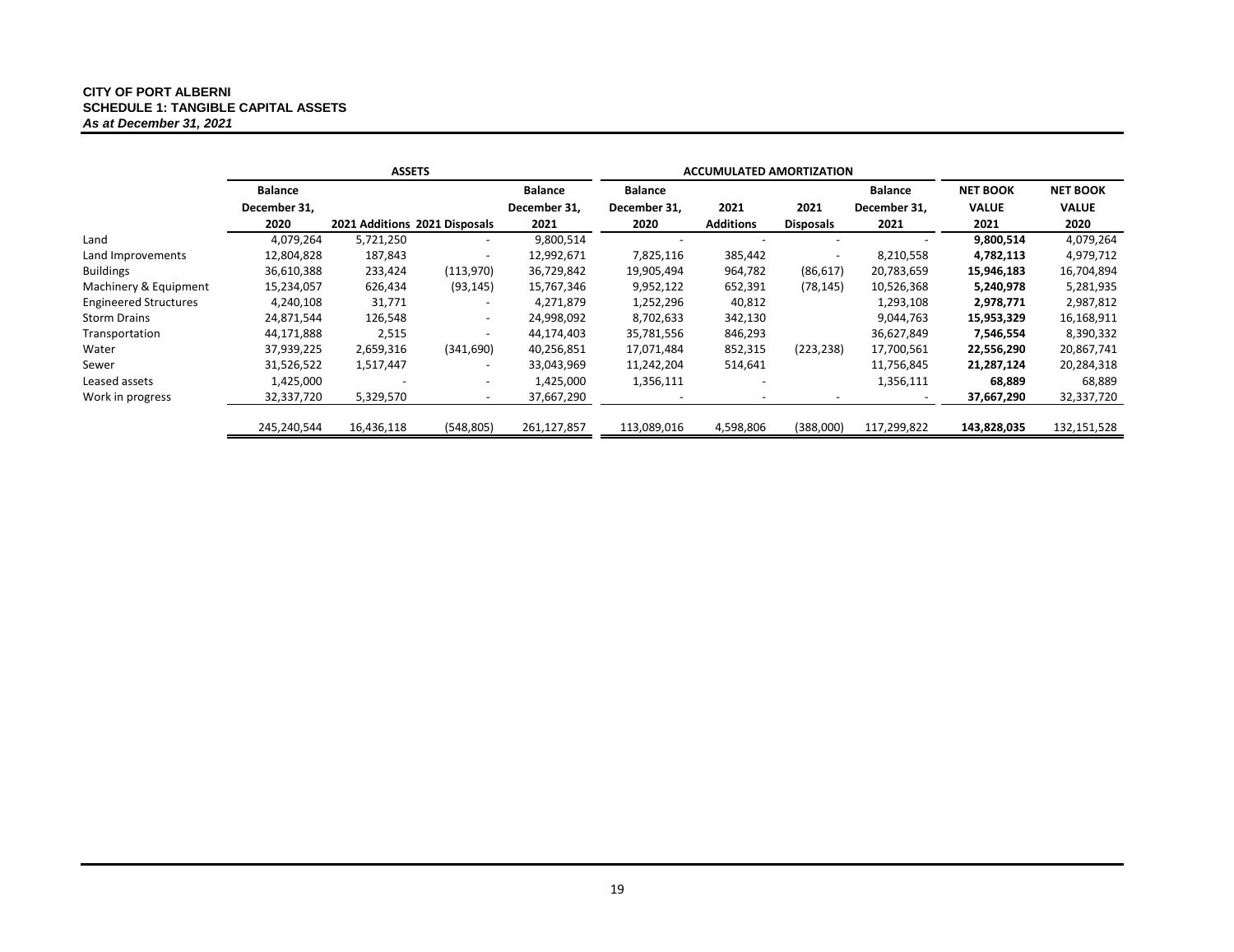# **CITY OF PORT ALBERNI SCHEDULE 2: SEGMENTED INFORMATION**  *As at December 31, 2021*

|                                                  | General<br>Government |                        | Protective<br>Services  | Transportation<br>Services | Environmental<br>Health<br>Services | Environmental<br>& Economic<br>Development | Recreation<br>and Cultural<br>Services          | Water<br>Utility                           | Sewer<br>Utility              | Other<br>Funds | Consolidated<br>2021    | <b>Budget</b><br>(Note 16) | Consolidated<br>2020    |
|--------------------------------------------------|-----------------------|------------------------|-------------------------|----------------------------|-------------------------------------|--------------------------------------------|-------------------------------------------------|--------------------------------------------|-------------------------------|----------------|-------------------------|----------------------------|-------------------------|
| Revenue                                          |                       |                        |                         |                            |                                     |                                            |                                                 |                                            |                               |                |                         |                            | $\Omega$                |
| Taxes                                            | Ś                     | 24,818,993 \$          | $\sim$                  | $\mathsf{s}$               | $\mathsf{S}$                        | s.                                         | $\ddot{\mathsf{s}}$<br>$\overline{\phantom{a}}$ | $\ddot{\mathsf{s}}$<br>$\bar{\phantom{a}}$ | $\ddot{\mathsf{s}}$<br>$\sim$ | \$             | $-5$<br>24,818,993 \$   | 24,680,709                 | -\$<br>23,730,348       |
| Sales of services                                |                       | 354,235                | 372,826                 | 365,031                    | 944,657                             | 277,449                                    | 892,645                                         | 3,903,005                                  | 3,321,830                     | 1,035,594      | 11,467,272              | 10,548,377                 | 10,541,469              |
| Other revenue from own sources                   |                       | 450,402                | 415,167                 |                            | 9,154                               | 177,986                                    |                                                 | 40,582                                     | 36,990                        | 99,822         | 1,230,103               | 878,555                    | 785,252                 |
| Investment income                                |                       | 90,957                 |                         |                            |                                     |                                            | ÷.                                              | 67,309                                     | 68,968                        | 27,271         | 254,505                 | 268,000                    | 440,146                 |
| Grants                                           |                       | 852,775                |                         | 17,347                     |                                     | 198,004                                    | 664,414                                         |                                            |                               | 833,374        | 2,565,914               | 5,291,028                  | 9,121,805               |
| Recognition of development cost charges          |                       |                        |                         |                            |                                     |                                            | 90,907                                          |                                            | 75,000                        |                | 165,907                 |                            |                         |
| Gain/loss on disposal of assets                  |                       |                        |                         |                            |                                     |                                            |                                                 |                                            | $\sim$                        | 145,806        | (145, 806)              |                            | 684,376                 |
| Income (loss) from investment in                 |                       |                        |                         |                            |                                     |                                            |                                                 |                                            |                               |                |                         |                            |                         |
| Government Business Enterprise                   |                       |                        |                         |                            |                                     | (11, 949)                                  |                                                 |                                            |                               |                | (11,949)                |                            | 376,136                 |
| Other<br><b>Total revenue</b>                    |                       | 26,567,362             | 787,993                 | 382,378                    | 953,811                             | 641,490                                    | 1,647,966                                       | 4,010,896                                  | 3,502,788                     | 1,850,255      | 40,344,939              | 360,000<br>42,026,669      | 45,679,531              |
|                                                  |                       |                        |                         |                            |                                     |                                            |                                                 |                                            |                               |                |                         |                            |                         |
| <b>Expenses</b>                                  |                       |                        |                         |                            |                                     |                                            |                                                 |                                            |                               |                |                         |                            |                         |
| Salaries, wages, and benefits                    |                       | 2,377,166              | 5,415,567               | 2,963,358                  | 486,328                             | 751,603                                    | 3,691,524                                       | 862,527                                    | 521,236                       |                | 17,069,309              | 17,594,743                 | 16,388,247              |
| Debt servicing                                   |                       | 9,123                  | 83,515                  |                            |                                     | ÷.                                         | 7,874                                           | 116,197                                    | 47,107                        |                | 263,816                 | 495,316                    | 285,363                 |
| RCMP contract<br>Grants                          |                       | 4,300                  | 6,683,045               |                            |                                     | 328,409                                    |                                                 |                                            |                               |                | 6,683,045<br>332,709    | 5,831,524<br>218,500       | 4,778,443<br>267,894    |
| Other contracts                                  |                       | 46,316                 |                         | 912,963                    |                                     | 100,939                                    |                                                 |                                            |                               |                | 1,060,218               | 1,387,714                  | 965,685                 |
| Goods and services                               |                       | 1,385,500              | 1,397,458               | 906,277                    | 737,548                             | 206,613                                    | 2,053,443                                       | 721,159                                    | 1,083,429                     | 21,736         | 8,513,163               | 7,325,162                  | 9,402,836               |
|                                                  |                       | 3,822,405              | 13,579,585              | 4,782,598                  | 1,223,876                           | 1,387,564                                  | 5,752,841                                       | 1,699,883                                  | 1,651,772                     | 21,736         | 33,922,260              | 32,852,959                 | 32,088,468              |
| Amortization                                     |                       | 201.374                | 271.954                 | 1.593.228                  | 2.183                               | 69.332                                     | 1.093,779                                       | 852.315                                    | 514.641                       |                | 4,598,806               |                            | 4,597,550               |
| <b>Total expenses</b>                            |                       | 4.023.779              | 13,851,539              | 6,375,826                  | 1,226,059                           | 1,456,896                                  | 6.846.620                                       | 2,552,198                                  | 2,166,413                     | 21.736         | 38,521,066              | 32,852,959                 | 36,686,018              |
|                                                  |                       |                        |                         |                            |                                     |                                            |                                                 |                                            |                               |                |                         |                            |                         |
| Annual surplus (deficit)                         |                       | 22,543,583             | (13,063,546)            | (5,993,448)                | (272, 248)                          | (815, 406)                                 | (5, 198, 654)                                   | 1,458,698                                  | 1,336,375                     | 1,828,519      | 1,823,873               | 9,173,710                  | 8,993,513               |
|                                                  |                       |                        |                         |                            | Environmental                       | Environmental                              | Recreation                                      |                                            |                               |                |                         |                            |                         |
|                                                  | General               |                        | Protective              | Transportation             | Health                              | & Economic                                 | and Cultural                                    | Water                                      | Sewer                         | Other          | Consolidated            | <b>Budget</b>              | Consolidated            |
|                                                  | Government            |                        | Services                | Services                   | Services                            | Development                                | Services                                        | Utility                                    | Utility                       | Funds          | 2020                    |                            | 2019                    |
|                                                  |                       |                        |                         |                            |                                     |                                            |                                                 |                                            |                               |                |                         |                            |                         |
| Revenue                                          |                       |                        |                         |                            |                                     |                                            |                                                 |                                            |                               |                |                         |                            |                         |
| Taxes                                            | Ś.                    | 23.730.348 \$          | $\sim$                  | -Ś                         | Ŝ.                                  | -\$<br>$\sim$                              | s.<br>$\sim$                                    | -\$<br>$\sim$                              | -S<br>$\sim$                  | Ŝ.             | 23,730,348<br>$-5$      | s.<br>23,739,850           | 23,439,470<br>- S       |
| Sales of services                                |                       | 243,511                | 446,312                 | 310,501                    | 764.904                             | 152,394                                    | 885,462                                         | 3,697,711                                  | 3,157,946                     | 882,727        | 10,541,469              | 10,463,865                 | 10,463,191              |
| Other revenue from own sources                   |                       | 239,441                | 311,210                 |                            | (6)                                 | 148,123                                    |                                                 | (54)                                       | (46)                          | 86,584         | 785,252                 | 668,715                    | 942,393                 |
| Investment income                                |                       | 259,720                |                         |                            |                                     |                                            |                                                 | 30,956                                     | 43,738                        | 105,733        | 440,146                 | 268,000                    | 716,073                 |
| Grants                                           |                       | 4,154,067              |                         |                            |                                     | 679,301                                    | 137,420                                         |                                            | 3,476,598                     | 674,419        | 9,121,805               | 2,124,260                  | 11,172,799              |
| Gain/loss on disposal of assets                  |                       |                        |                         |                            |                                     |                                            |                                                 |                                            |                               | 684,376        | 684,376                 |                            | (49, 853)               |
| Income (loss) from investment in                 |                       |                        |                         |                            |                                     |                                            |                                                 |                                            |                               |                |                         | ×,                         |                         |
| <b>Government Business Enterprise</b><br>Other   |                       |                        |                         |                            |                                     | 376,136                                    |                                                 |                                            |                               |                | 376,136                 | 395,000                    | 1,565,052<br>4.629      |
| <b>Total revenue</b>                             |                       |                        |                         |                            |                                     |                                            |                                                 |                                            |                               |                |                         |                            | 48.253.754              |
|                                                  |                       | 28.627.087             | 757.522                 | 310.501                    | 764.898                             | 1.355.955                                  | 1.022.882                                       | 3.728.613                                  | 6.678.235                     | 2.433.838      | 45.679.531              | 37.659.690                 |                         |
| <b>Expenses</b><br>Salaries, wages, and benefits |                       |                        |                         |                            |                                     |                                            |                                                 |                                            |                               |                |                         |                            |                         |
|                                                  |                       |                        |                         |                            |                                     |                                            |                                                 |                                            |                               |                |                         |                            |                         |
|                                                  |                       | 2,523,980              | 5,445,514               | 2,668,438                  | 348,435                             | 563,917                                    | 3,562,238                                       | 842,183                                    | 433,542                       |                | 16,388,247              | 17,191,482                 | 17,248,682              |
| Debt servicing                                   |                       | 16,284                 | 86,223                  |                            |                                     |                                            | 7,087                                           | 92,761                                     | 83,008                        |                | 285,363                 | 487,816                    | 345,855                 |
| <b>RCMP</b> contract                             |                       |                        | 4,778,443               |                            |                                     | ÷,                                         |                                                 |                                            |                               |                | 4,778,443               | 5,550,410                  | 4,863,405               |
| Grants                                           |                       | 49,615                 |                         |                            |                                     | 218,279                                    |                                                 |                                            |                               |                | 267,894                 | 130,700                    | 502,024                 |
| Other contracts                                  |                       | 33,213                 |                         | 869,236                    |                                     | 63,236                                     |                                                 |                                            |                               |                | 965,685                 | 955,082                    | 1,177,254               |
| Goods and services                               |                       | 1.743.838<br>4,366,930 | 1.004.725<br>11,314,905 | 508.945<br>4,046,619       | 672.554<br>1,020,989                | 922.254<br>1,767,686                       | 2.911.991<br>6,481,316                          | 734.062<br>1,669,006                       | 899.102<br>1,415,652          | 5.365<br>5,365 | 9.402.836<br>32,088,468 | 7,520,587<br>31,836,077    | 7,491,819<br>31,629,039 |
|                                                  |                       |                        |                         |                            |                                     |                                            |                                                 |                                            |                               |                |                         |                            |                         |
| Amortization                                     |                       | 160,044                | 279,005                 | 1,651,462                  | 2,183                               | 68,062                                     | 1,097,798                                       | 820,883                                    | 518,113                       |                | 4,597,550               |                            | 4,658,156               |
| <b>Total expenses</b>                            |                       | 4,526,974              | 11,593,910              | 5,698,081                  | 1,023,172                           | 1,835,748                                  | 7,579,114                                       | 2,489,889                                  | 1,933,765                     | 5,365          | 36,686,018              | 31,836,077                 | 36,287,195              |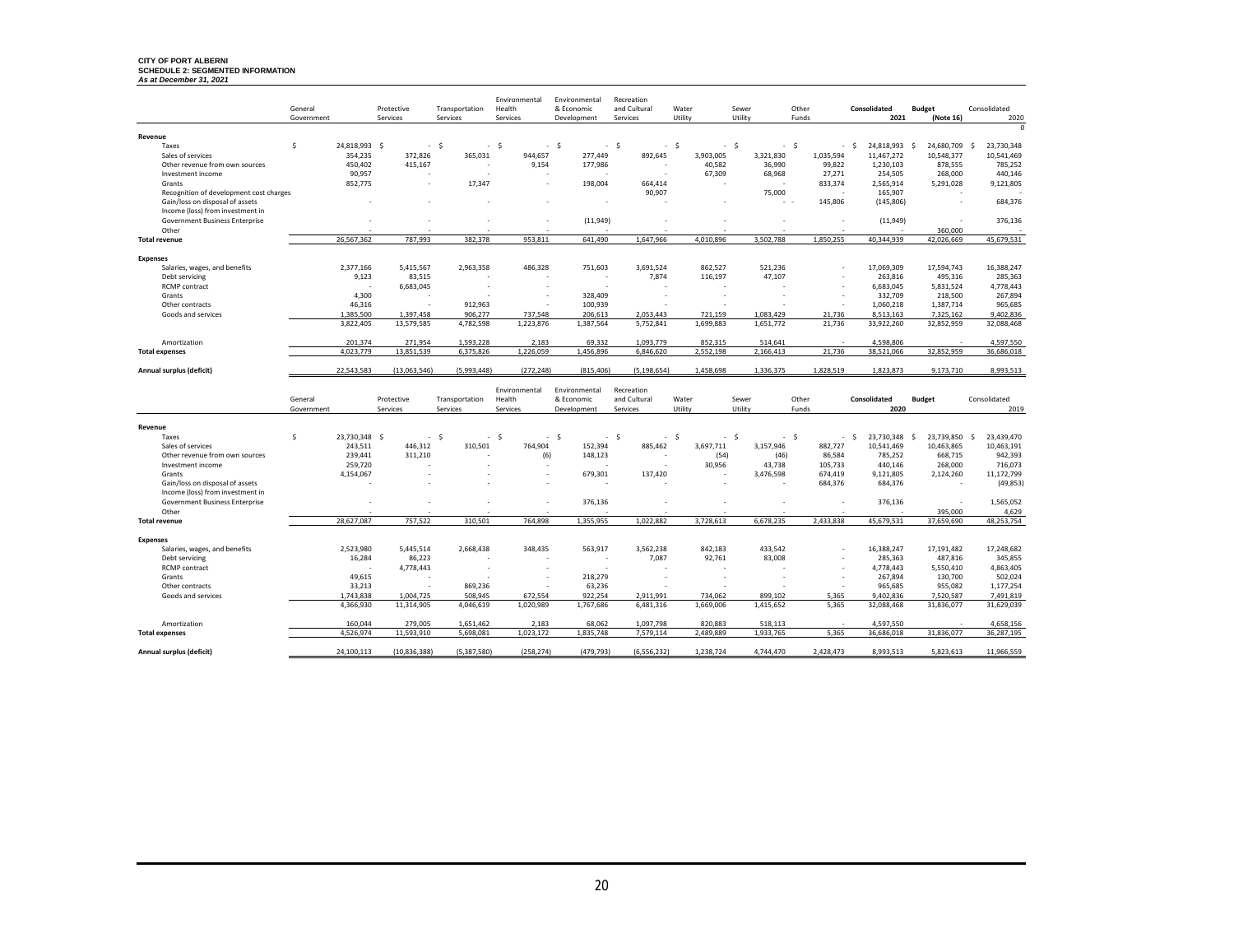#### **CITY OF PORT ALBERNI SCHEDULE 3: DEBT**  *As at December 31, 2021*

| Security Issuing Bylaw | Purpose     | Term<br>in<br>Years | Annual<br>Interest<br>Rate | Maturity<br>Date | Original<br>Issue | Balance<br>Dec. 31,<br>2020 | Principal<br>Paid | Actuarial<br>Recognized | <b>Balance</b><br>Dec. 31,<br>2021 | Debt<br>Reserve<br>Cash<br><b>Balance</b><br>Dec. 31,<br>2020 | Debt<br>Reserve<br>Income &<br>Expenses | <b>Debt</b><br>Reserve<br>Cash<br><b>Balance</b><br>Dec. 31,<br>2021 |
|------------------------|-------------|---------------------|----------------------------|------------------|-------------------|-----------------------------|-------------------|-------------------------|------------------------------------|---------------------------------------------------------------|-----------------------------------------|----------------------------------------------------------------------|
| Long-term debt         |             |                     |                            |                  |                   |                             |                   |                         |                                    |                                                               |                                         |                                                                      |
| 4575                   | General     | 25                  | 1.75%                      | 19-Apr-31        | 3,375,064         | 1,892,652                   | 81,042            | 59,296                  | 1,752,314                          | 53,113                                                        | 903                                     | 54,016                                                               |
| 4807                   | General     | 30                  | 3.00%                      | 14-Oct-44        | 428,300           | 284,138                     | 102,523           | 2,026                   | 179,589                            | 4,668                                                         | 80                                      | 4,748                                                                |
| 4846                   | General     | 20                  | 2.20%                      | 8-Apr-35         | 912,000           | 739,065                     | 32,249            | 6,053                   | 700,763                            | 10,397                                                        | 177                                     | 10,574                                                               |
|                        |             |                     |                            |                  | 4,715,364         | 2,915,855                   | 215,814           | 67,375                  | 2,632,666                          | 68,178                                                        | 1,160                                   | 69,338                                                               |
| 4848                   | Water       | 30                  | 2.20%                      | 8-Apr-45         | 2,000,000         | 1,792,244                   | 38,743            | 7,271                   | 1,746,230                          | 22,799                                                        | 388                                     | 23,187                                                               |
| 4807                   | Waste Water | 30                  | 3.00%                      | 14-Oct-44        | 5,321,700         | 4,785,829                   | $\blacksquare$    | 25,175                  | 4,760,654                          | 61,738                                                        | 1,050                                   | 62,788                                                               |
| 4939                   | Waste Water | 30                  | 1.45%                      | 09-Apr-50        | 4,450,000         | 4,450,000                   | 109,692           | $\sim$                  | 4,340,308                          | 45,147                                                        | 768                                     | 45,915                                                               |
|                        |             |                     |                            |                  | 9,771,700         | 9,235,829                   | 109,692           | 25,175                  | 9,100,962                          | 106,885                                                       | 1,818                                   | 108,703                                                              |
|                        |             |                     |                            |                  | 16,487,064        | 13,943,928                  | 364,249           | 99,821                  | 13,479,858                         | 197,862                                                       | 3,366                                   | 201,228                                                              |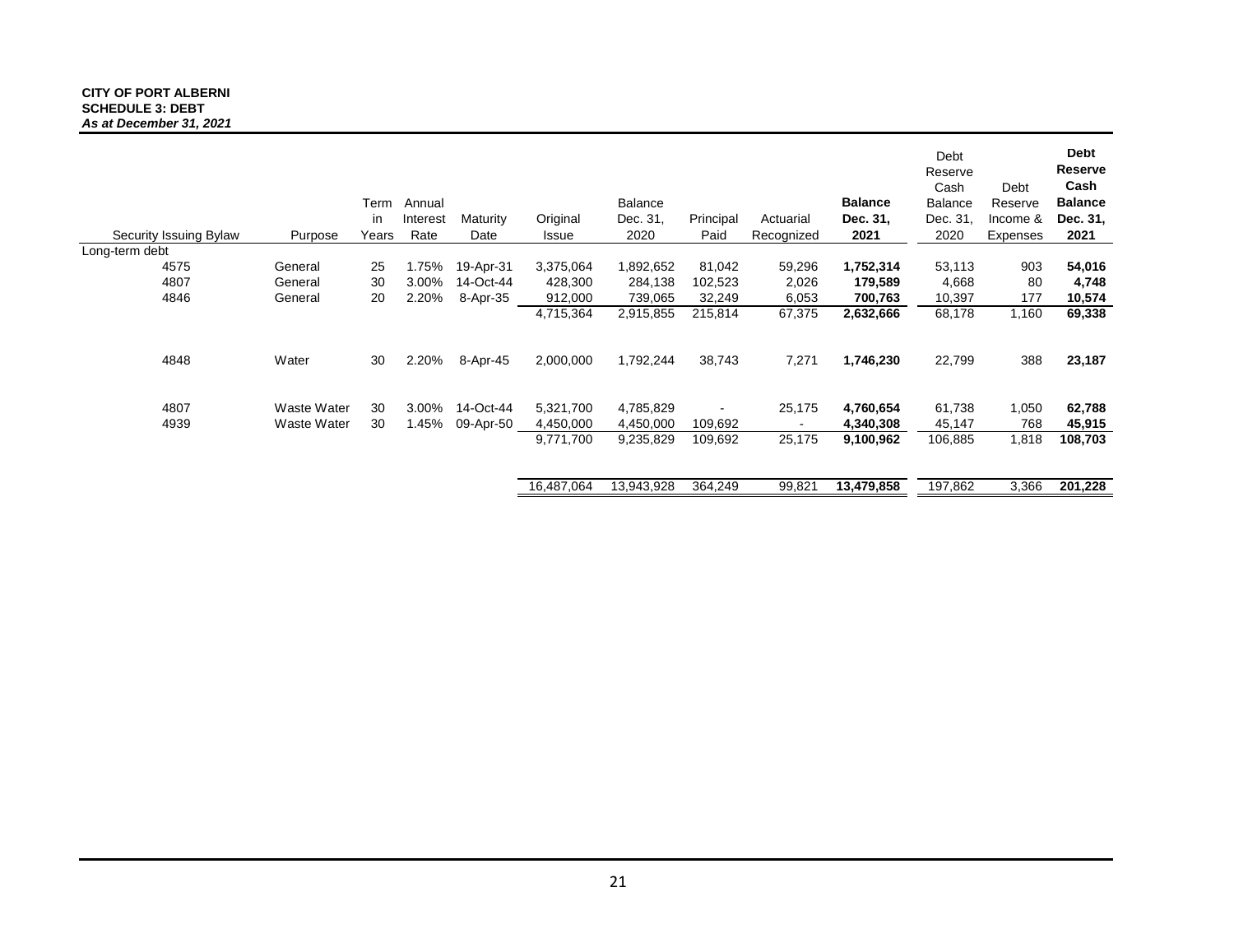#### **CITY OF PORT ALBERNI SCHEDULE 4: TAX LEVIES AND GRANTS IN LIEU OF TAXES**  *As at December 31, 2021*

|                                              | <b>Budget</b><br>(Note 16) |     | 2021       |     | 2020       |
|----------------------------------------------|----------------------------|-----|------------|-----|------------|
| <b>TAX LEVIES</b>                            |                            |     |            |     |            |
| General purpose                              | \$<br>23,721,229           | Ŝ.  | 23,849,069 | \$. | 22,602,042 |
| Off-street parking                           | 14,500                     |     | 14,266     |     | 10,714     |
| Utility                                      | 725,000                    |     | 736,720    |     | 768,761    |
| Parcel Tax                                   |                            |     |            |     | 123,234    |
|                                              | 24,460,729                 |     | 24,600,054 |     | 23,504,750 |
| Grants in lieu of taxes                      | 219,980                    |     | 218,939    |     | 225,598    |
| <b>Total Municipal Taxes</b>                 | 24,680,709                 |     | 24,818,993 |     | 23,730,348 |
| <b>COLLECTIONS FOR OTHER GOVERNMENTS</b>     |                            |     |            |     |            |
| <b>School Districts</b>                      | 5,040,892                  |     | 6,003,287  |     | 5,040,891  |
| Alberni Clayoquot Regional Hospital District | 700,665                    |     | 671,425    |     | 667,300    |
| Alberni Clayoquot Regional District          | 1,372,574                  |     | 1,462,475  |     | 1,495,840  |
| <b>B.C. Assessment</b>                       | 181,000                    |     | 187,634    |     | 182,328    |
| Vancouver Island Regional Library            | 804,622                    |     | 804,622    |     | 792,460    |
| <b>Municipal Finance Authority</b>           | 700                        |     | 676        |     | 676        |
|                                              | 8,100,453                  |     | 9,130,119  |     | 8,179,495  |
| <b>Total Taxes Collected</b>                 | 32,781,162                 | \$. | 33,949,112 | S   | 31,909,843 |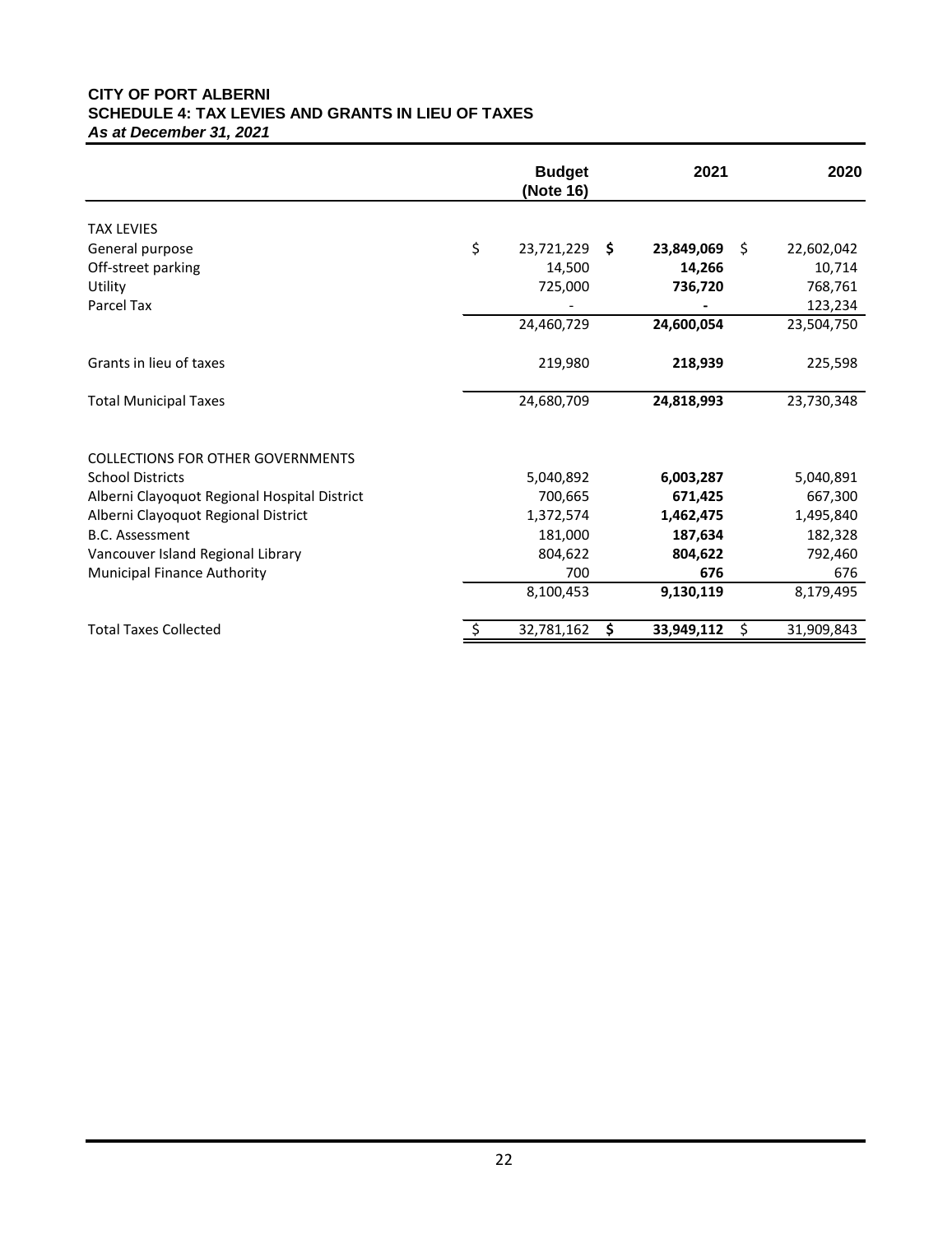#### **CITY OF PORT ALBERNI SCHEDULE 5: GENERAL GOVERNMENT EXPENSES**  *As at December 31, 2021*

|                                        | <b>Budget</b><br>(Note 16) | 2021             | 2020            |
|----------------------------------------|----------------------------|------------------|-----------------|
| Legislative                            | \$<br>211,546              | 207,000<br>- \$  | \$<br>200,045   |
| City manager's office                  | 213,636                    | 149,752          | 228,305         |
| Municipal clerk's office               | 563,541                    | 523,143          | 556,200         |
| Legal fees                             | 20,000                     | 30,488           | 83,092          |
| Financial management                   | 840,239                    | 850,477          | 863,122         |
| Administration vehicle                 | 9,913                      | 16,553           | 16,884          |
| External audit                         | 27,300                     | 28,358           | 26,775          |
| Purchasing                             | 126,480                    | 150,521          | 138,651         |
| <b>Buildings</b>                       | 161,522                    | 246,291          | 212,864         |
| Information services                   | 733,309                    | 906,487          | 822,098         |
| Appraisals                             |                            | 4,655            | 3,425           |
| Personnel                              | 335,482                    | 324,431          | 328,349         |
| <b>Election expenses</b>               |                            |                  |                 |
| Training and development               | 160,941                    | 84,329           | 83,791          |
| Damage claims                          | 22,082                     | $2,135 -$        | 411             |
| Grants and grant funded programs       | 11,000                     | 4,300            | 49,615          |
| Office equipment supplies and printing | 449,203                    | 387,971          | 411,555         |
| Public liability insurance             | 450,000                    | 413,533          | 466,990         |
| Other general services                 | 56,200                     | 49,049           | 397,700         |
| Administration recoveries              | (483,500)                  | (507, 492)       | (498,000)       |
| <b>Reconciliation Committee</b>        |                            |                  | 5,551           |
| Asset Management Plan                  |                            | 142,675          | 114,100         |
| Debt servicing                         | 15,500                     | 9,123            | 16,273          |
| Total                                  | 3,924,394<br>\$            | \$.<br>4,023,779 | \$<br>4,526,974 |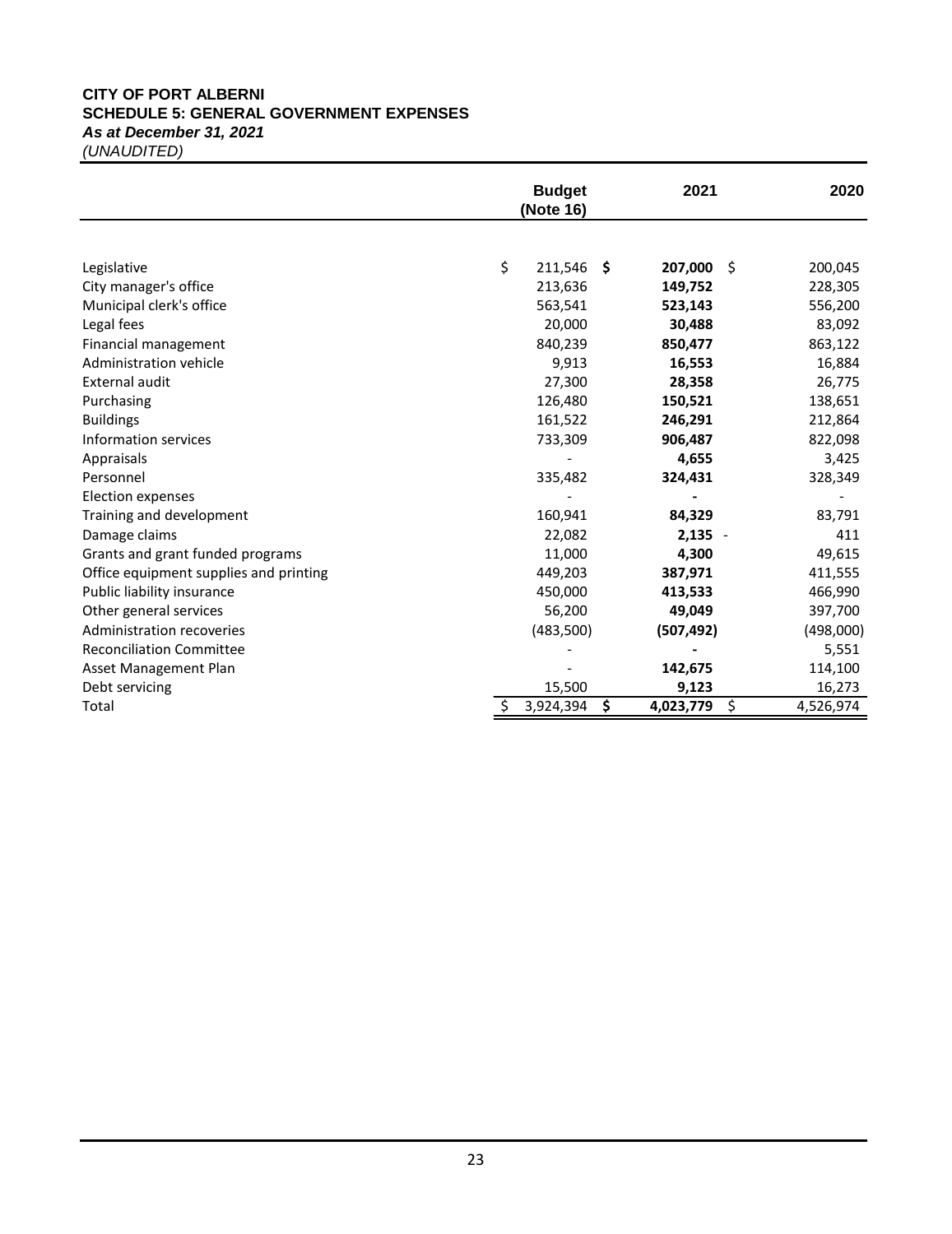#### **CITY OF PORT ALBERNI SCHEDULE 6: PROTECTIVE SERVICES EXPENSES** *As at December 31, 2021*

|                                   |    |            | 2021 | 2020       |   |            |
|-----------------------------------|----|------------|------|------------|---|------------|
| Police protection                 | Ś. | 7,766,649  | S    | 9,098,214  | S | 6,936,775  |
| Fire protection                   |    | 3,870,382  |      | 4,002,475  |   | 3,859,631  |
| <b>Emergency measures</b>         |    | 550        |      | 8,436      |   | 7,102      |
| Building and plumbing inspections |    | 113,638    |      | 173,856    |   | 148,537    |
| Animal pound operations           |    | 151,328    |      | 139,164    |   | 149,263    |
| Bylaw enforcement                 |    | 411,593    |      | 345,879    |   | 406,379    |
| Debt servicing                    |    | 91,203     |      | 83,515     |   | 86,223     |
|                                   |    | 12,405,343 |      | 13,851,539 |   | 11,593,910 |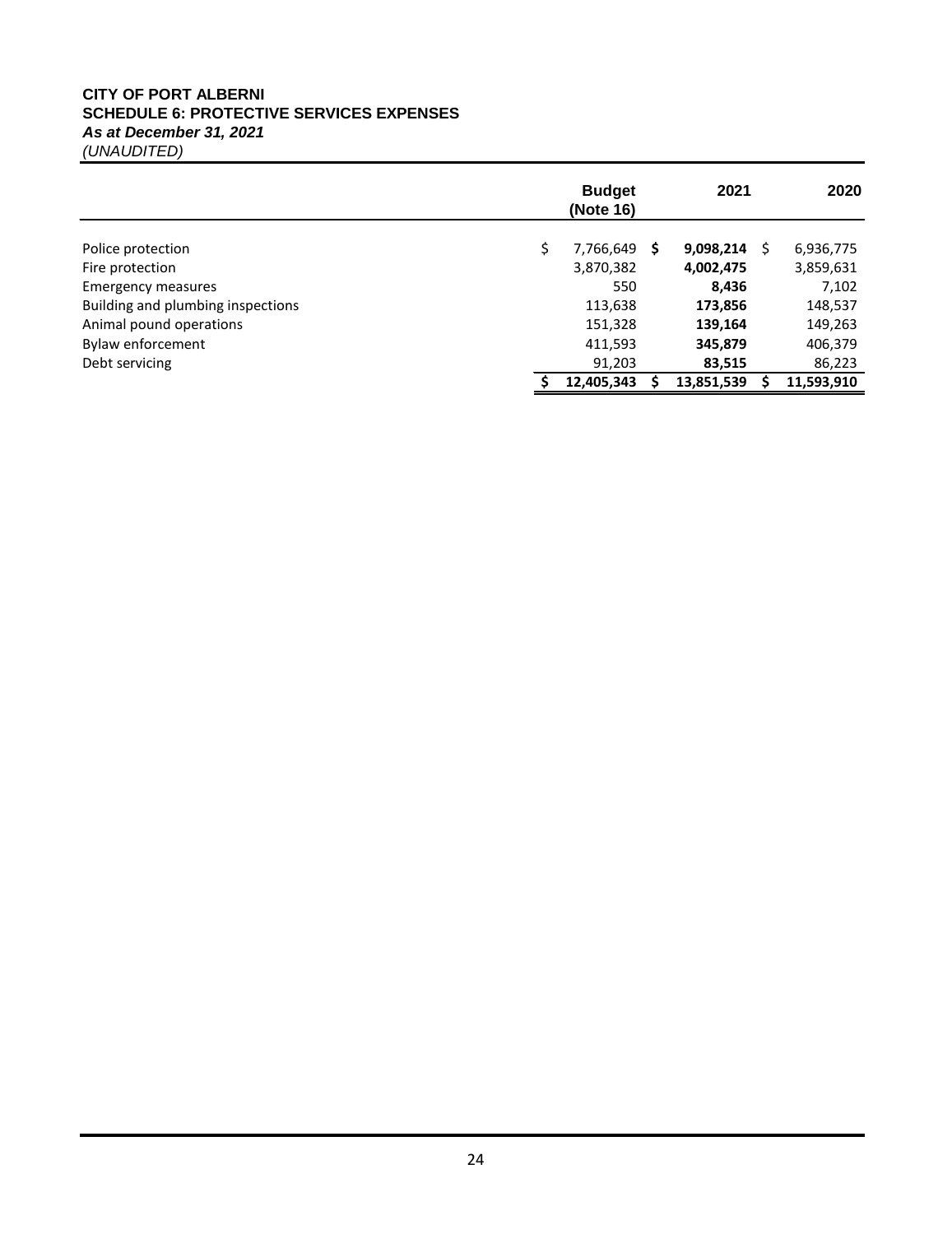#### **CITY OF PORT ALBERNI SCHEDULE 7: TRANSPORTATION SERVICES EXPENSES** *As at December 31, 2021*

|                                 | <b>Budget</b><br>(Note 16) |      | 2021        |    | 2020          |
|---------------------------------|----------------------------|------|-------------|----|---------------|
| <b>COMMON SERVICES</b>          |                            |      |             |    |               |
| Engineering administration      | \$<br>588,360              | - \$ | 706,430     | S. | 700,665       |
| Engineering consulting services | 166,017                    |      | 242,605     |    | 126,031       |
| Public works supervision        | 347,573                    |      | 395,298     |    | 374,011       |
| Equipment and supplies          | 45,328                     |      | 109,633     |    | 36,432        |
| Building and yard maintenance   | 265,953                    |      | 253,422     |    | 302,387       |
| Equipment maintenance           | 775,986                    |      | 1,088,391   |    | 1,021,107     |
|                                 | 2,189,217                  |      | 2,795,779   |    | 2,560,633     |
| ROADS AND STREET MAINTENANCE    |                            |      |             |    |               |
| Roadway surfaces maintenance    | 1,216,005                  |      | 1,994,008   |    | 1,784,983     |
| Snow and ice removal            | 192,977                    |      | 202,391     |    | 113,403       |
| Parking                         | 14,500                     |      | 10,959      |    | 14,330        |
| Gravel                          | 206,227                    |      | 108,847     |    | 231,836       |
| Bridges and retaining walls     | 43,655                     |      | 47,776      |    | 56,152        |
| <b>Street lighting</b>          | 311,035                    |      | 335,086     |    | 389,974       |
| Traffic control                 | 238,305                    |      | 293,351     |    | 314,002       |
|                                 | 2,222,704                  |      | 2,992,418   |    | 2,904,680     |
| <b>OTHER</b>                    |                            |      |             |    |               |
| Ditch and dyke maintenance      | 100,880                    |      | 139,312     |    | 112,344       |
| Storm sewers                    | 215,052                    |      | 802,551     |    | 578,667       |
| <b>Public transit</b>           | 976,629                    |      | 910,373     |    | 869,210       |
| Other                           | 90,498                     |      | 66,257      |    | 45,640        |
| Recoveries                      | (1,691,900)                |      | (1,330,864) |    | (1, 373, 093) |
|                                 | (308, 841)                 |      | 587,629     |    | 232,768       |
|                                 | \$<br>4,103,080            | \$   | 6,375,826   | \$ | 5,698,081     |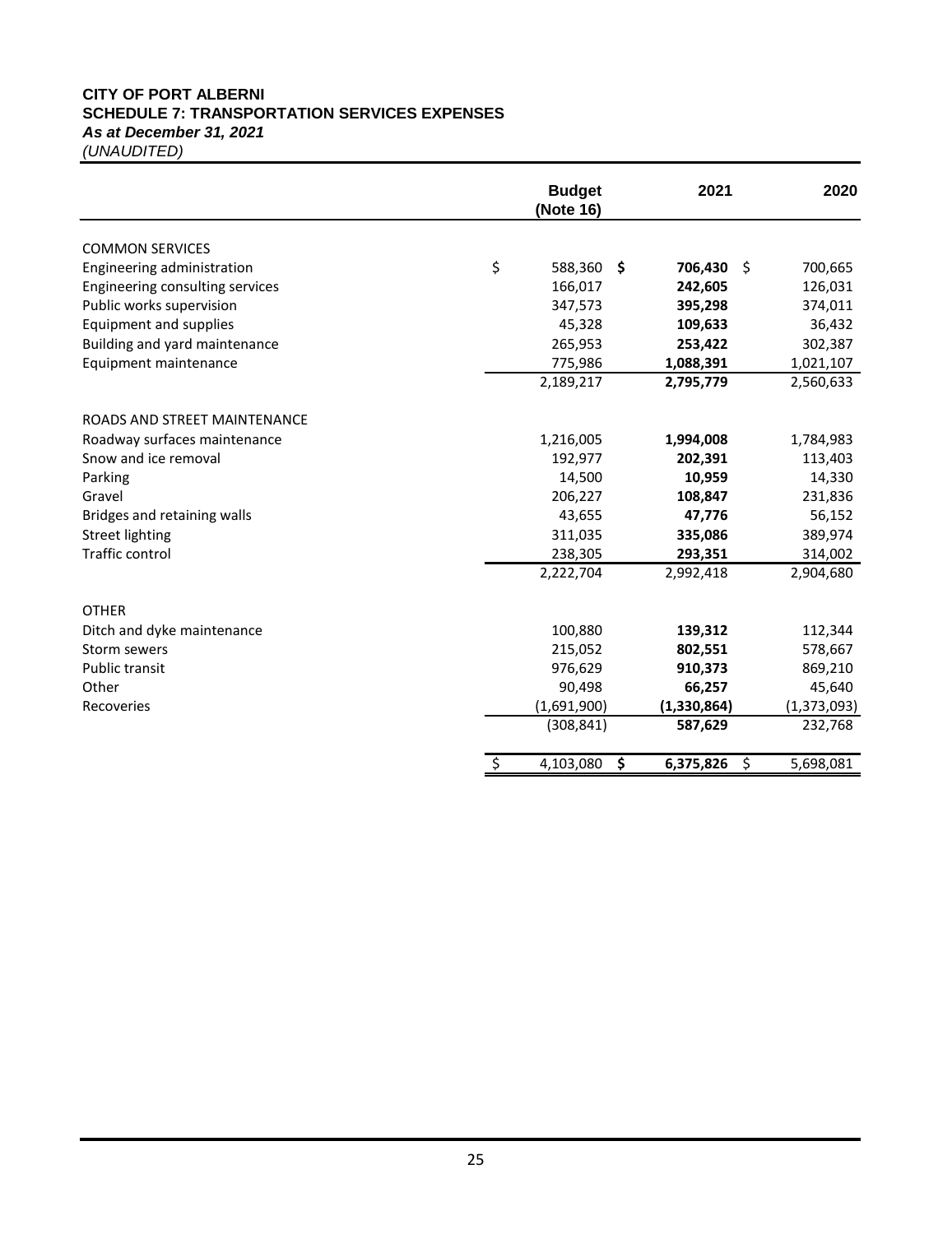#### **CITY OF PORT ALBERNI SCHEDULE 8: RECREATION AND CULTURAL SERVICES**  *As at December 31, 2021 (UNAUDITED)*

|                               |                          |           |                          |     | 2021                            |      |                                 |      | <b>Budget</b>                      |   | <b>Actual</b>                      | 2020<br>Actual                     |
|-------------------------------|--------------------------|-----------|--------------------------|-----|---------------------------------|------|---------------------------------|------|------------------------------------|---|------------------------------------|------------------------------------|
|                               | <b>Budget</b><br>Revenue |           | Actual<br><b>Revenue</b> |     | <b>Budget</b><br><b>Expense</b> |      | <b>Actual</b><br><b>Expense</b> |      | <b>Operating</b><br><b>Deficit</b> |   | <b>Operating</b><br><b>Deficit</b> | <b>Operating</b><br><b>Deficit</b> |
| <b>RECREATION SERVICES</b>    |                          |           |                          |     |                                 |      |                                 |      |                                    |   |                                    |                                    |
| Administration                | \$                       |           | \$                       | \$  | 593,541                         | - \$ | 457,953                         | - \$ | $(593, 541)$ \$                    |   | $(457, 953)$ \$                    | (416, 445)                         |
| Leisure Centre                |                          | 247,150   | 187,059                  |     | 560,934                         |      | 589,954                         |      | (313,784)                          |   | (402,895)                          | (336, 368)                         |
| Swimming pool                 |                          | 231,925   | 92,570                   |     | 445,326                         |      | 511,988                         |      | (213, 401)                         |   | (419, 418)                         | (331, 800)                         |
| Arena                         |                          | 492,033   | 255,874                  |     | 866,672                         |      | 1,450,500                       |      | (374,639)                          |   | (1, 194, 626)                      | (1,057,153)                        |
| Parks, Playgrounds, and other |                          | 21,500    | 8,653                    |     | 1,813,391                       |      | 1,963,679                       |      | (1,791,891)                        |   | (1,955,026)                        | (1,847,529)                        |
| Programs                      |                          | 75,890    | 306,815                  |     | 989,778                         |      | 1,110,667                       |      | (913, 888)                         |   | (803, 852)                         | (1,075,703)                        |
|                               |                          | 1,068,498 | 850,971                  |     | 5,269,642                       |      | 6,084,741                       |      | (4,201,144)                        |   | (5,233,770)                        | (5,064,998)                        |
| <b>CULTURAL SERVICES</b>      |                          |           |                          |     |                                 |      |                                 |      |                                    |   |                                    |                                    |
| Museum services               |                          | 24,800    | 11,774                   |     | 386,571                         |      | 429,926                         |      | (361,771)                          |   | (418, 152)                         | (336, 945)                         |
| McLean Mill                   |                          |           | 29,900                   |     | 190,000                         |      | 331,953                         |      | (190,000)                          |   | (302, 053)                         | (1, 291, 709)                      |
|                               |                          | 24,800    | 41,674                   |     | 576,571                         |      | 761,879                         |      | (551,771)                          |   | (720,205)                          | (1,628,654)                        |
|                               |                          |           |                          |     |                                 |      |                                 |      |                                    |   |                                    |                                    |
|                               |                          | 1,093,298 | 892,645                  | \$. | 5,846,213                       | S    | 6,846,620                       |      | (4,752,915)                        | S | (5,953,975)                        | \$<br>(6,693,652)                  |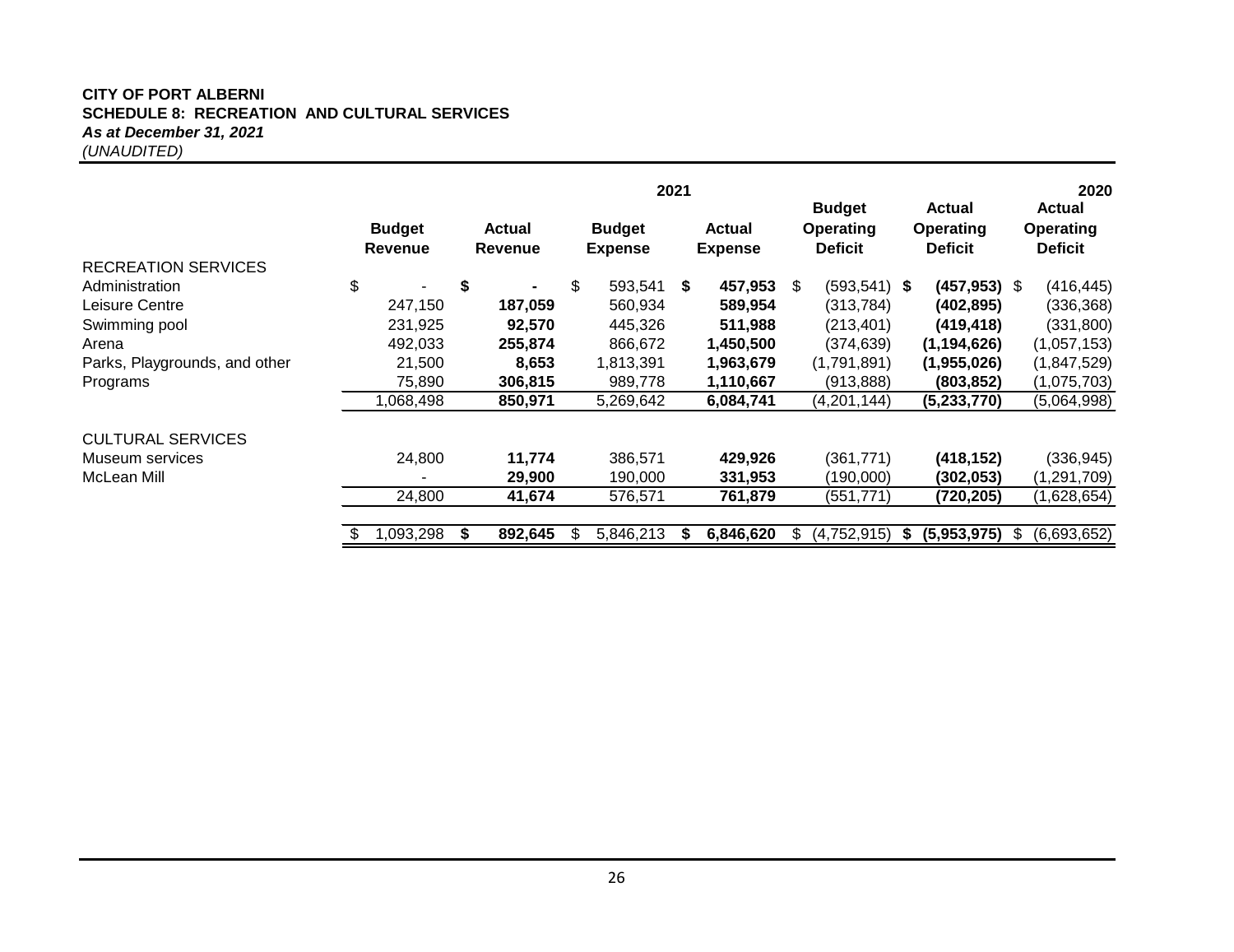#### **CITY OF PORT ALBERNI SCHEDULE 9: SALES OF SERVICES**  *As at December 31, 2021*

|                                        | <b>Budget</b><br>(Note 16) | 2021             |    | 2020       |
|----------------------------------------|----------------------------|------------------|----|------------|
| <b>GENERAL REVENUE</b>                 |                            |                  |    |            |
| <b>General Services</b>                | \$<br>2,012,631 \$         | 2,256,726        | -Ś | 1,809,954  |
| Arena                                  | 492,033                    | 255,874          |    | 353,646    |
| Leisure Centre                         | 247,150                    | 187,059          |    | 195,122    |
| Parks, playgrounds and other           | 21,500                     | 8,653            |    | 11,545     |
| <b>Swimming Pool</b>                   | 231,925                    | 92,570           |    | 98,586     |
| Programs                               | 75,890                     | 306,815          |    | 180,835    |
| Museum                                 | 24,800                     | 11,774           |    | 15,828     |
| <b>McLean Mill</b>                     |                            | 29,900           |    | 29,900     |
|                                        | 3,105,929                  | 3,149,371        |    | 2,695,416  |
| <b>MISCELLANEOUS REVENUE</b>           |                            | 1,035,594        |    | 882,727    |
| SERVICES PROVIDED TO OTHER GOVERNMENTS | 171,238                    | 57,472           |    | 107,669    |
| <b>WATER REVENUE</b>                   |                            |                  |    |            |
| Sale of water                          | 3,951,843                  | 3,885,851        |    | 3,613,668  |
| Connections and sundry charges         | 97,698                     | 17,154           |    | 84,043     |
|                                        | 4,049,541                  | 3,903,005        |    | 3,697,711  |
| <b>SEWER REVENUE</b>                   |                            |                  |    |            |
| Sale of sewer service                  | 3,111,167                  | 3,161,365        |    | 3,029,811  |
| Connections and sundry charges         | 110,502                    | 160,465          |    | 128,135    |
|                                        | 3,221,669                  | 3,321,830        |    | 3,157,946  |
|                                        |                            |                  |    |            |
|                                        | \$<br>10,548,377           | \$<br>11,467,272 | \$ | 10,541,469 |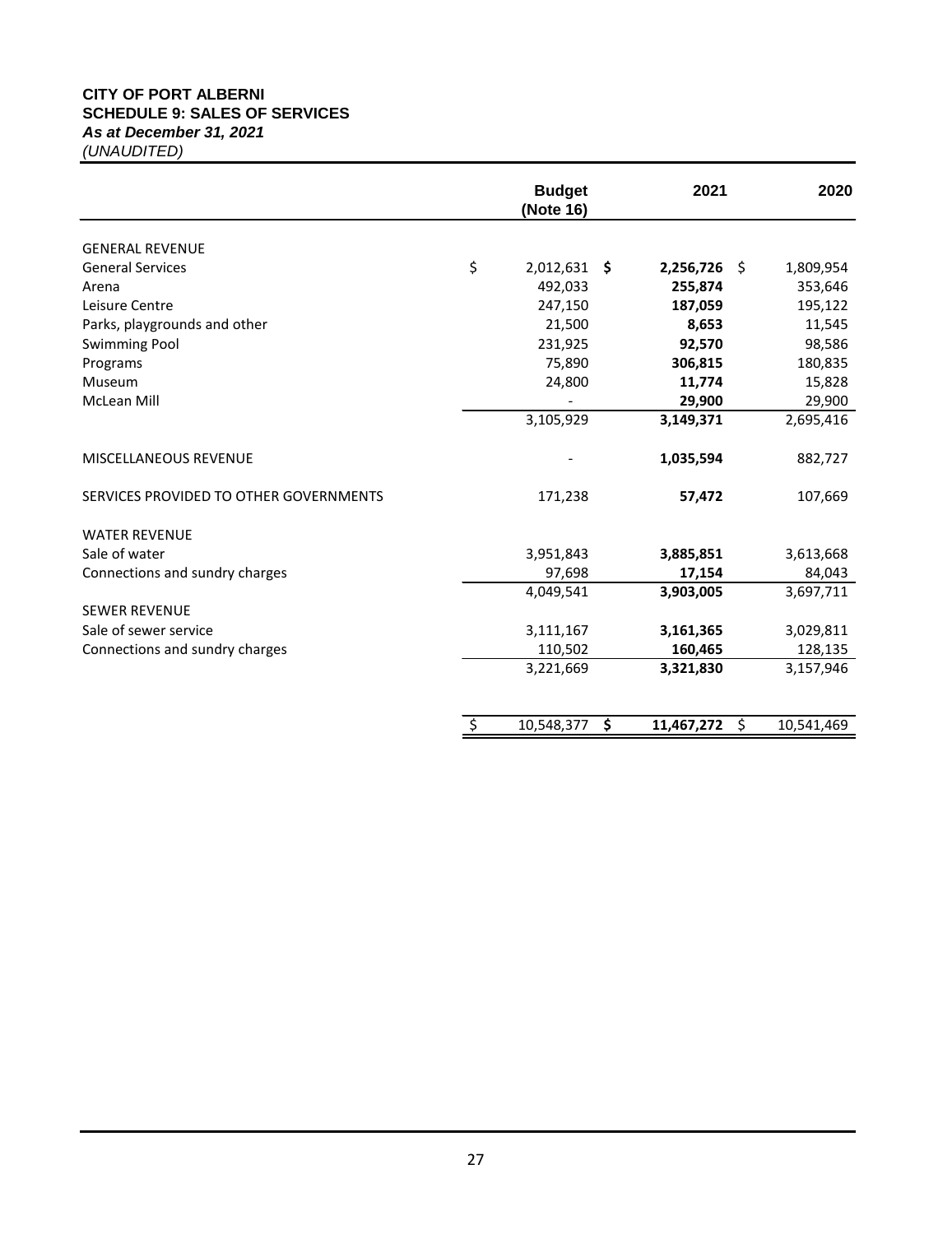#### **CITY OF PORT ALBERNI SCHEDULE 10: OTHER REVENUE FROM OWN SOURCES**  *As at December 31, 2021*

|                                               | <b>Budget</b><br>(Note 16) |    | 2021      |      | 2020    |
|-----------------------------------------------|----------------------------|----|-----------|------|---------|
| Licences and permits                          | \$<br>247,280              | -S | 404.130   | - \$ | 297,705 |
| Fines and costs                               | 17.000                     |    | 10.038    |      | 13,506  |
| Land and building rentals                     | 145,500                    |    | 177,986   |      | 148,123 |
| Penalties and interest                        | 247,800                    |    | 279,179   |      | 189,507 |
| Miscellaneous revenue                         | 220,975                    |    | 258,948   |      | 49,828  |
| Other revenue from own sources - Capital Fund |                            |    | 99,822    |      | 86,583  |
|                                               | 878,555                    |    | 1,230,103 | S    | 785,252 |